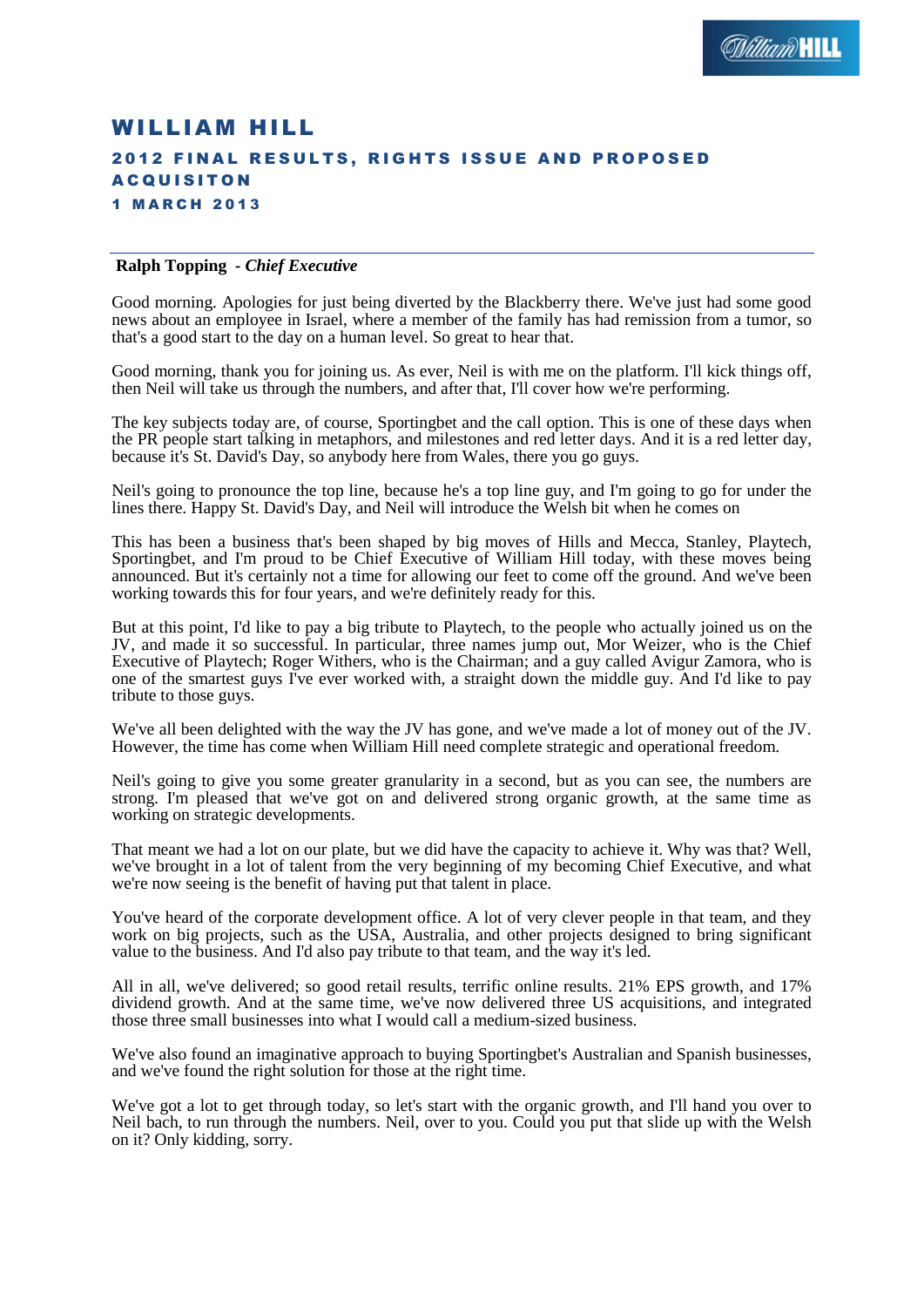#### **Neil Cooper** *- Group Finance Director*

I'd normally start by saying thanks, Ralph, but this morning it should obviously be yaki da boyo (laughter).

Okay, good morning to you all. It is actually easy to lose sight of what's been a good set of numbers, in all of the excitement this week, but I am pleased to be able to outline to you the results for the year to January 1, 2013.

The year was a 53 week year, and so our statutory numbers include 53 weeks, versus 52 weeks in the 2011 financial year. The key slides we have included are 52-week comparative, which I will refer to in my comments, from time to time.

So let's start. Firstly, net revenue grew by 12%, to GBP1,276.9 million, 10% growth on a 52 week basis. William Hill Online led the way in terms of year-over-year net revenue growth, benefiting particularly from a strong Sportsbook performance.

Retail also showed net revenue growth, with both over the counter and gaming machines growing net revenue. For the Group as a whole, operating profit, which I'll remind you, we define as preexceptional profit before interest, tax and defined amortization, grew by 20%, to come in at GBP330.6 million.

Pre-exceptional finance costs were broadly in line with the prior year, at GBP32.9 million, which slightly reduced borrowing costs, given reduced net debt, offset by an increase in notional interest arising from a liability revaluation.

Pre-exceptional tax grew by 16%, to GBP48.2 million, with the effective tax rate falling slightly from 17.3% in '11, to 16.5% in '12.

Pre-exceptional retained earnings grew by 21% to GBP202 million, and basic adjusted earnings per share also grew by 21% to 29.4 pence per share. This key metric is calculated by adjusting basic earnings per share for exceptional items and defined amortization.

The Group has announced a final dividend of 7.8 pence per share, taking the total 2012 dividend to 11.2 pence, covered 2.6 times by basic adjusted earnings per share, and up 17% on the prior year.

Finally, reflective of the strong cash generation of the Group, net debt for covenant purposes fell 19% from GBP416 million at the end of last year, or the end of 2011, to GBP339 million at then of '12.

Pre-tax exceptional items totaled GBP15 million, up GBP8 million on the half year, and there were four components to this.

Firstly, we incurred a GBP4.6 million charge for Spanish back taxes relating to our entry into that territory on a licensed basis.

Secondly, there were GBP5.3 million of charges relating to a US acquisition. Together with GBP1.7 million incurred in 2011 this brings the total US exceptional costs to GBP7 million, in line with our guidance.

Thirdly, we've expensed GBP4.6 million so far in 2012 relating to the pending Sportingbet acquisition, and I would just remind you that we have disclosed that we're expecting around GBP16 million in total of exceptional items on that deal.

Finally, we incurred a GBP500,000 fair value loss on our hedging arrangements. I'm pleased to be able to say that there will be no further movements in this area, as all of our interest rate hedges have now expired. Now I'm not sure some of the banks who are on the other side of those hedges are so pleased, but que sera, sera.

Okay turning to Retail, OTC wagering fell 1% or 3% on a 52 week basis. Wagering levels were impacted by horserace fixture cancellations, with 7% fewer fixtures in 2012 on a 52 week basis, as well as by softer trading through the Olympic and Paralympics period.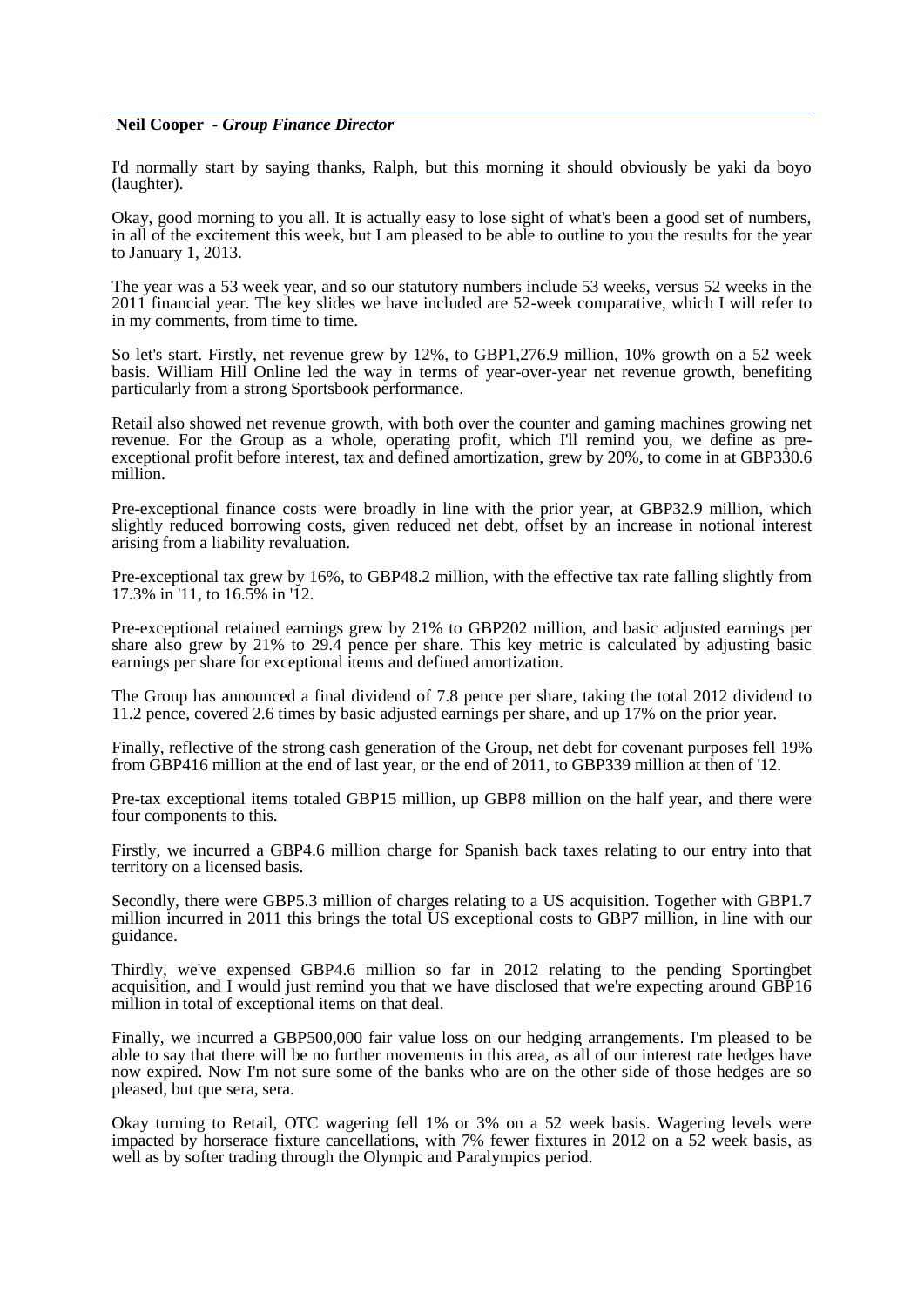We've also seen the impact of reduced recycling, given the strong margin growth seen during the year; OTC gross win benefitting from the margin movement grew by  $\frac{7}{6}$ , or  $\frac{6}{6}$  on a 52 week basis.

Machines net revenue grew 5%, or 3% on a 52 week basis. The combination of growth in net revenue in both OTC and Machines meant that overall net revenue grew 6%, or 4% on a 52 week basis.

Operating costs grew 6%, or 4% on a 52 week basis, and operating profit at GBP211.5 million was in growth by 7%.

Retail gross win margin grew by 1.4 percentage points in '12 and 16.8% in '11 to 18.2%. The chart shows the building blocks of this growth, with improvements in football margin being the major contributor, partly through a mix effect as football stakes grew to around 15% of total OTC stakes in '12, from 13% in '11, and partly through an increase in category margin as results went in our favor.

UK horseracing also saw an improvement in returns; again this was partly through a set of good results in our major festivals. Most materially, the Cheltenham Festival margin went from 3% in 2011 to 24% in 2012, and the Grand National meeting from 16% to 32%.

As well as the majors, margin grew by 0.4 percentage points in non-festival horseracing, which makes up around 83% of our UK horserace staking.

Further, some favorable structural trends emerged over the second half in horseracing, with overround per runner and the average book per race growing over the second half.

Machines net revenue grew 5% in 2012, or 3% on a 52 week basis. The main components of this growth were a 2% increase in the number of machines in the estate, and a 1% increase in gross win per machine, per week from GBP901 in 2011 to GBP911 in 2012.

Whilst this does reflect a slowdown on prior year trends, in part we think we're seeing some impact on machines from the strong year-over-year OTC margin growth. For example, November saw both our weakest machines period versus prior year, and the largest OTC margin movement in our favor during the year.

The operating cost base for Retail grew 6% year over year; 4% on a 52 week basis in line with our guidance. Staff costs grew 4%, or 2% on a comparable 52 week basis. This was driven, in part, by staff pay increases and, in part, through an increase in trading hours, around 4% on a 52 week basis.

Property costs grew by 7%, or 5% on a 52 week basis. On that same basis, repairs and maintenance grew 4%, rates grew 9%, and rent grew 5% with the rent movement largely driven by the rollover of prior year provision releases following better than anticipated rent settlements in 2011.

We've closed 283 rent settlements in 2012, of which the implied annual rent inflation on that [group] was around 1.3%. And circa 60% of those settlements were for a nil increase, both of which is a slightly better statistic than the 2011 equivalent. And as you can see from the chart, content costs continue to rise well ahead of inflation.

Looking ahead, cost guidance gets a little more complicated as we need to adjust for the impact of machine games duty, as the VAT credit we accounted for in operating costs fell away from February this year.

As a result, we expect headline cost growth to be around 6%, or 3% if you exclude this machine game duty effect.

Moving onto Online; following two years of 20% plus net revenue growth, William Hill Online grew net revenue by 27% to GBP406.7 million in 2012.

Sportsbook grew 50%, with strong wagering growth further enhanced by strong margin growth.

Gaming net revenue grew 14%, with both Playtech and Vegas Casinos in growth.

Both Casino categories saw good growth in unique active players, and net revenue per unique active grew faster in the Playtech Casino.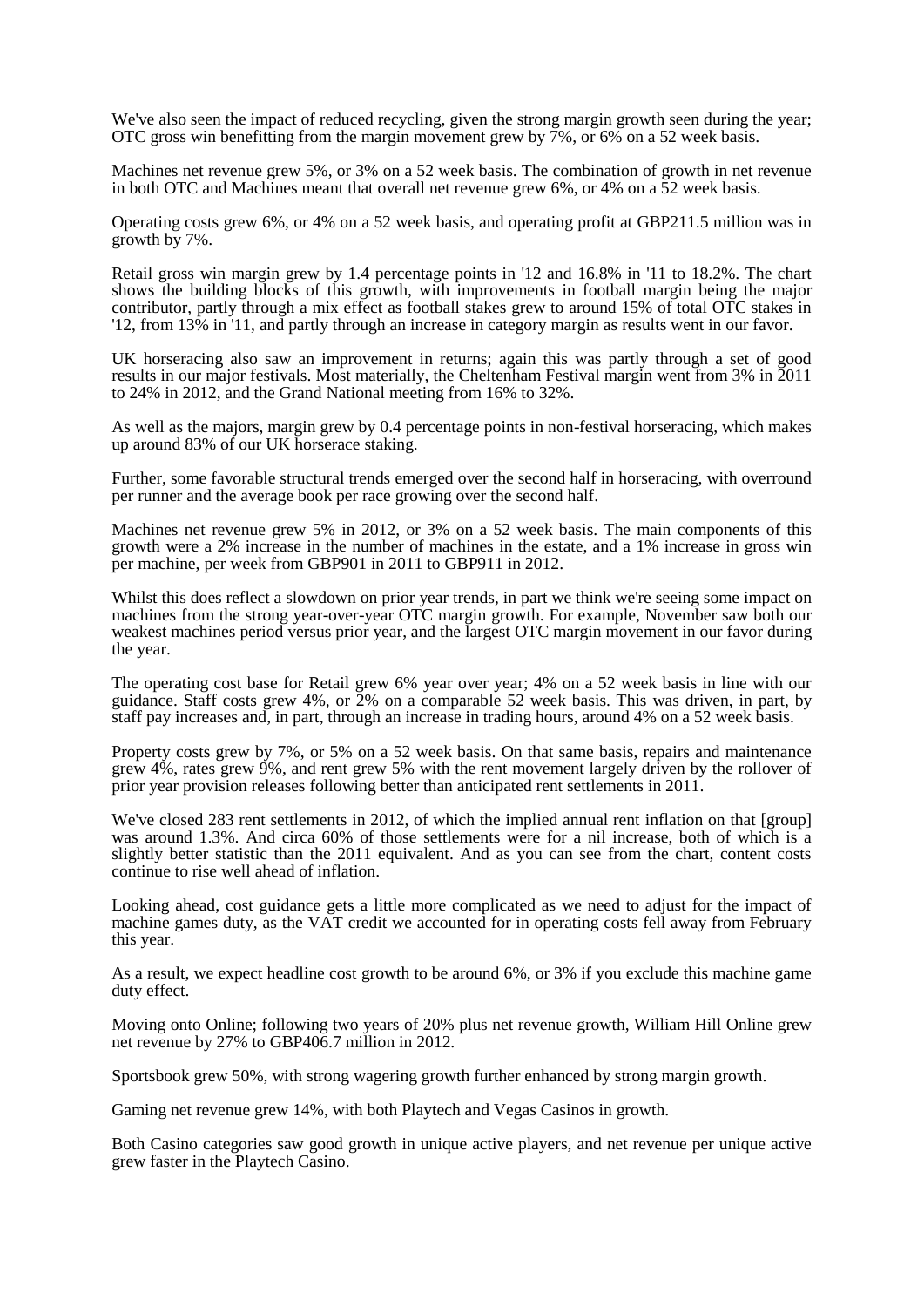Whilst Poker net revenue fell, operating profit in Poker grew, following changes made in late 2011 to the operation of this product.

Overall, operating profit grew 36% to GBP145.3 million.

Following a successful year in terms of customer acquisition, unique active players grew by 27% year over year. Despite this strong growth, net revenue per unique active only fell back slightly on average, which follows a strong year of growth in this metric in 2011.

Focusing in on the Sportsbook, wagering growth continued apace, up 36%. In-play wagering grew 39%, benefitting from developments in tennis, football, and basketball, amongst others. Pre-match wagering grew 34%.

Overall, Sportsbook margin advance by 0.9 percentage points, from 7% to 7.9%. This was largely driven through pre-match, which saw the benefit of favorable horseracing and football results. In-play margin growth was tempered by the expansion of tennis and basketball staking, the margins of which are slightly below the average for this product.

The rate of operating cost growth benefited from a slowdown in growth in employee costs in 2012, with cost savings in early 2012 arising in the short term, following the vacancies created by the restructuring of our Tel Aviv operation in late 2011. Notwithstanding this feature, average headcount has grown year over year.

Other costs continue to grow, largely reflecting the pace and scale of operational growth. Whilst marketing grew by 24% in absolute terms, the ratio of marketing to net revenue moved down slightly from 27% in '11, to 26% in '12, despite a guided 28% ratio. Whilst partly due to a small undershoot in spending quarter 4, the main driver of this was stronger net revenues than we'd anticipated. And, looking ahead, we do anticipate a return to that 28% ratio.

Finally, although not on this slide, cost of sales grew by 25%, with Spanish and Italian tax, and increased royalties, particularly on mobile software, driving up this cost line.

As guided, CapEx continues to increase as we've seen to invest around GBP40 million per year in our Retail business. William Hill Online spent around GBP20 million for the second year in a row. Our expectation is that we will invest between GBP80 million to GBP90 million in CapEx in 2013, with greater levels of investment in William Hill Online, and in the Australian and US operations.

We grew the Retail estate by a net 21 shops, or 1%, to 2,392 shops at the year end, albeit that the average estate only moved by one shop, reflecting the number of openings that were completed at the tail end of 2012.

Working capital, again, moved favorably in 2012, with ongoing working capital inflow arising from William Hill Online as it grows, and with a circa GBP10 million favorable movement, arising from the phasing out of the AMLD prepayment as we move into a machine-gaming duty regime.

Our effective income statement tax rate was 16.5% in 2012, broadly in line with our 17% guidance. Looking ahead to 2013, I would expect this to be around 15%, prior to the impact of the minority buyback and the Australian acquisition. I expect effective cash tax rate to be higher than this, at around 20%, reflecting, in part, the nature of the deferred tax benefit currently holding our effective income statement rate down. I will give you more details on our tax guidance for the shape of the business, going forward, a little later in the year.

And, finally, in terms of 2012, I am pleased to be able to highlight a 17% increase in the full-year dividend, from 9.6 pence per share in 2011, to 11.2 pence per share in 2012. This is covered by basic adjusted earnings per share 2.6 times. Whilst marginally higher than the 2.5 times we aim for, I would remind you that we've seen an additional week in 2012, plus very strong results-driven margin through the year.

Ralph will talk shortly about the call option of Sportingbet, but let me just touch on funding matters. And to position, or orientate, you we ended the year with a net debt, for covenant purposes, of around GBP339 million, and an EBITDA over net debt ratio, as per the bank covenant, of around 1 times.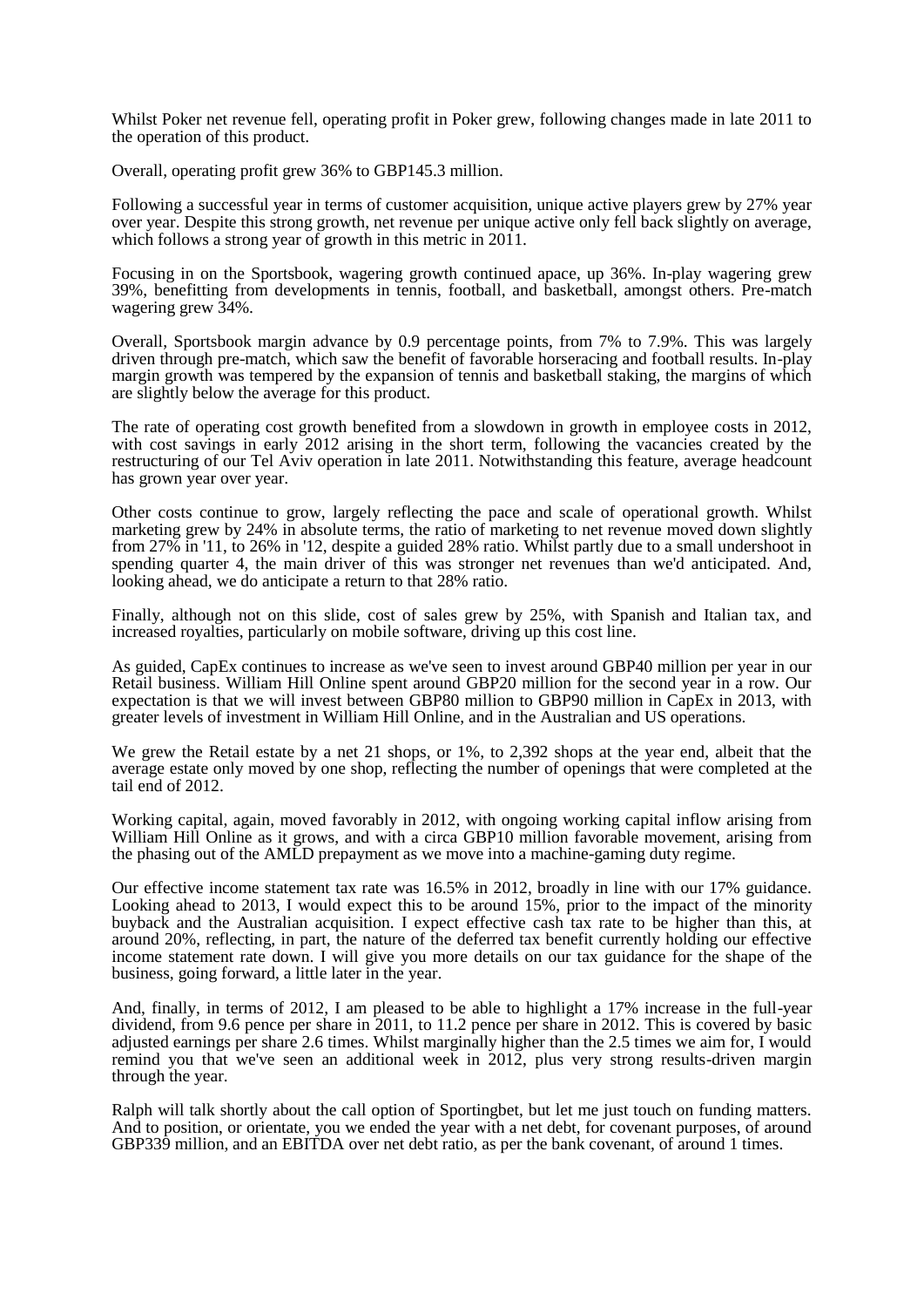As previously outlined, for Sportingbet we intend to use around GBP225 million of the bridge facility we put in place in December, with the remainder coming from our existing revolver. To fund the GBP424 million William Hill Online minority acquisition, we intend to raise GBP375 million net from a rights issue, and to fund the balance from the bridge facility. Playtech have indicated to us the desire to take cash, but do have a right to call for shares as part of the consideration, up to 9.9% of plc equity.

As regards the impact of the various deals on our gearing, you'll recall I outlined a circa 2.5 times gearing expectation following the Australian acquisition announcement. Since then, trading has been better through Q4, and now in our first seven weeks. So this number now looks conservative in hindsight.

Looking forward, we think these financing moves will leave us with the appropriate gearing level, given current trading conditions, potential future developments, and, in terms of the flexibility we need, to pursue our stated strategy.

Focusing on the equity raise in a little more detail, we, as I've said, will seek to raise circa GBP384 million gross, circa GBP375 million net, with a discounted theoretical ex-rights price of 35%. The rate is fully underwritten by a syndicate comprising Citi, Investec, and Barclays. All directors will be taking up their rights.

And for the analysts amongst you, a couple of modeling points to note; firstly, the new shares will not rank for a 2012 dividend. And secondly, you'll need to remember to adjust your pre-rights issue, EPS and DPS, by the bonus factor associated with the deal. This relates both to the period in 2013 prior to the equity raise, as well as to previous years. And, finally, timing-wise, as a related party transaction, we require investor approval, which we will be seeking at the EGM on March 18. The prospectus is out later today.

All things being equal, we anticipate receiving the equity-raised funds by April 6, and the minority interest purchase period runs until the end of April. You may notice from the timetable that we're going ex-divi slightly ahead of the normal time period, which is designed to ensure that we only have one line of stock running, once the right issue completes.

Thank you for listening, and I will hand over to Ralph to give you a business overview.

#### **Ralph Topping** *- Chief Executive*

Thanks, Neil. Current trading; seven weeks in and we're sustaining the momentum in our business. The margin is still strong; that, of course, does affect recycling, but Retail, overall, you have to say is in an excellent net revenue growth position. Over the counter has performed well for three years now, and that's in spite of more fixture cancelations disrupting January and February this year.

We do feel Machines will strengthen as and when that high margin normalizes. And if it doesn't normalize, well, we can live with it. We can live with it being above the norm; we'll struggle on. And, of course, Online is also looking very strong. I told you how this looked for 2012 on the call in January, and here's a wee bit more detail after just seven weeks.

Sportsbook turnover has, in fact, been higher than OTC's in every one of those seven weeks. So we've taken more through our Online business than we are taking over the counter. And that doesn't mean to say we've got a weak Retail business. It means we've got two (expletive deleted) strong businesses in Online and Retail.

Retail depends on horseracing, and we have to take into account fixture cancelations; a large chunk of Retail anyway is accounted for by horseracing, but the direction of travel on those numbers there is well established.

Mobile weekly turnover averaged GBP16 million a week, and has been above our target for six of those seven weeks. Again, Mobile has generated, on average, 34% of our Sportsbook turnover, and we're on track for a 40% target.

Strategy, how are we doing it? Well, just for those who have never run a business, and you want to, it's not rocket science. It's actually just about putting more product in front of the customers, and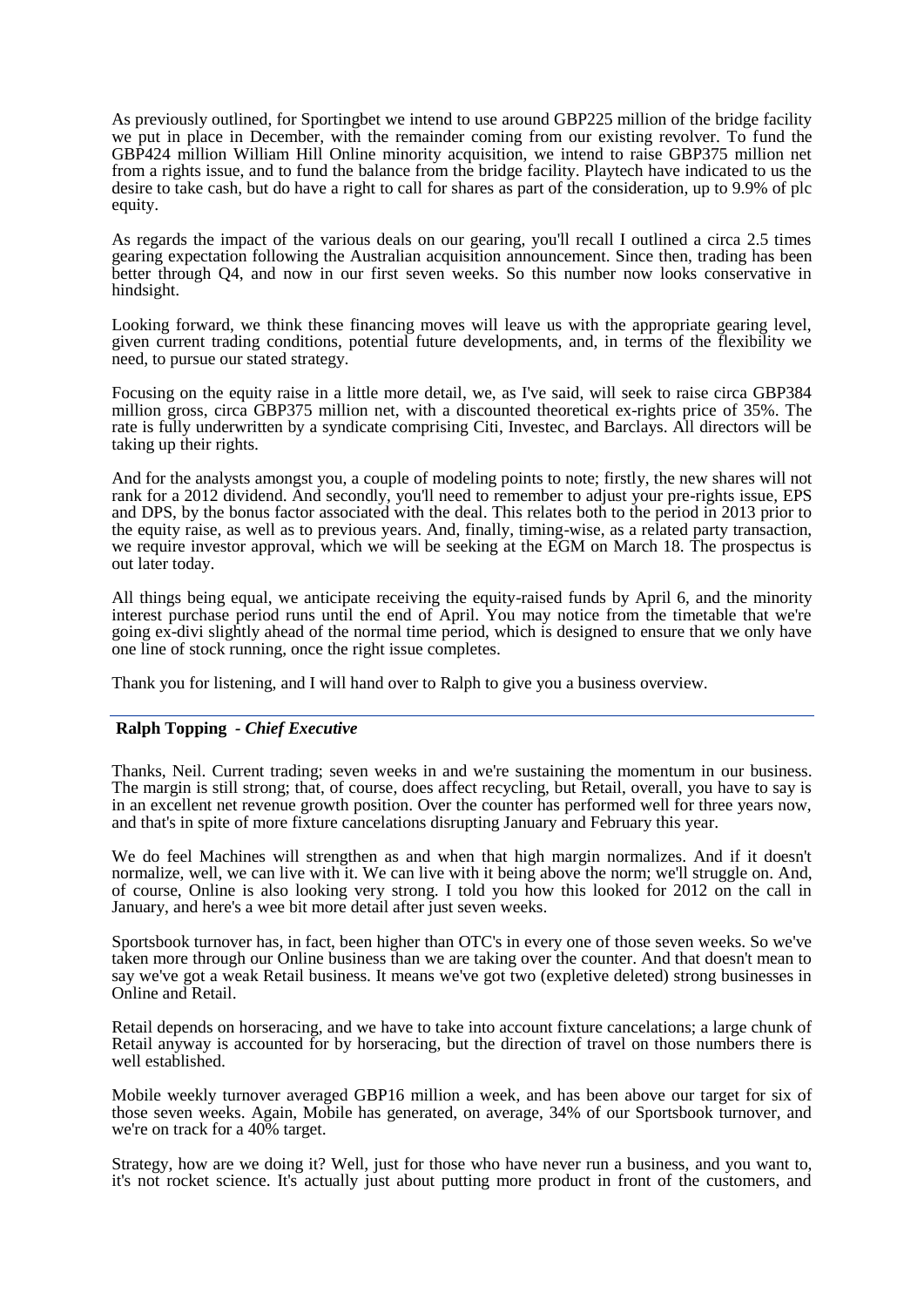putting in-play and pre-match football, tennis, basketball, cricket, racing, darts, golf, snooker and American football. Easy. It's about making our own product. We actually don't have third parties delivering it to us.

And then there's gaming too, our own products, our own innovations, like Live Casino. The brainchild, actually, of our own team who understand -- come from a land-based background, but understand what customers want and set about giving it to them. When you do that, you make it easy as well for the customers to use the product.

Mobile has been one of our priorities for a long, long, time now, and our top-ranked Sportsbook app has been downloaded 668,000 times, and generated 90,000 new accounts for us. We launched a number of mobile-gaming sports sites in apps in the second half of last year, and an iPad version of the Sportsbook in December.

We continue to focus on innovation and we're keen to get into social gaming, but it definitely needs to be regulated. We're working with a number of social gaming companies.

With more product, we need to get that into Retail as well, which is where the SSBTs are coming in. We'll have 1,000 by the year end. There's international opportunities of course, Italy, Spain, Australia, and the US. As a team, as a business, we're focused, and we're determined not to spread ourselves too thinly. We've also had a sustained record of being innovative and flexible, growing both organically as a business, and also through acquisition.

We're open minded. We think in multichannel terms, and we're definitely interested in what land base can do for us as well as online. We're even more interested in the crossover between the two, something we'll get now that the JV is coming to a conclusion.

Retail, I don't apologize for saying this once more. It's not about OTC or Machines any more, it's about both. It's about what the client is prepared to leave when he walks out of the betting shop, and it's about getting the right balance between the two. So when the margin is up in OTC, the Machines may not grow as fast, but the overall Retail business does. And I don't think I'm discouraging people agonizing about it.

Retail net revenue increased by 6% balanced, as I say, between OTC and Machines. We acquired 32 new licenses and installed 650 SSBTs, which give our customers a wider range of betting. I'm not going to tell you how we choose the shops, that's because our competitors would love to know, and I'm waiting on somebody telling me anyway. So once I know how we choose our shops and James Henderson tells me, I'll tell you, but I won't tell our competitors, he lied.

We're running technical trials of gaming machines in 100 shops. They are technical trials; it's an upgrade to Storm in a number of important areas, and I think we've got some of the machines outside.

You can actually see the way we operate Retail in our football coupons range, which gave us a 17% increase in football stakes last year.

We also set about optimizing our broadcast schedule from the studio we operate in Leeds. We've got our own studio, to give punters more opportunities to bet during gaps and at the right time. That's pushed last year's virtual stakes up 26%.

We've got a very measured approach to shop openings; we believe in going for opportunities that deliver long-term value. And in Retail we're still innovating, being the first to bring in video walls. We've got around 100 across the estate now.

So what's ahead? Well, we've got the new shop design, the video walls, obviously, and the SSBTs out there. We've got a new cabinet ,and you can see a prototype in the room outside, so take a look. We've now got card readers across the Estate so the Machines Bonus Club will get the full rollout shortly. And we'll get stuck into, now, get stuck into cross selling on line and retail as we go through the spring and summer.

Let's take a look at Online. We've got a whole pipeline of developments in that business. We're still focused on product. We talked at the interims about increasing basketball, tennis and football coverage in midyear in the second half. Turnover on those three products is up 59% in the second half of last year.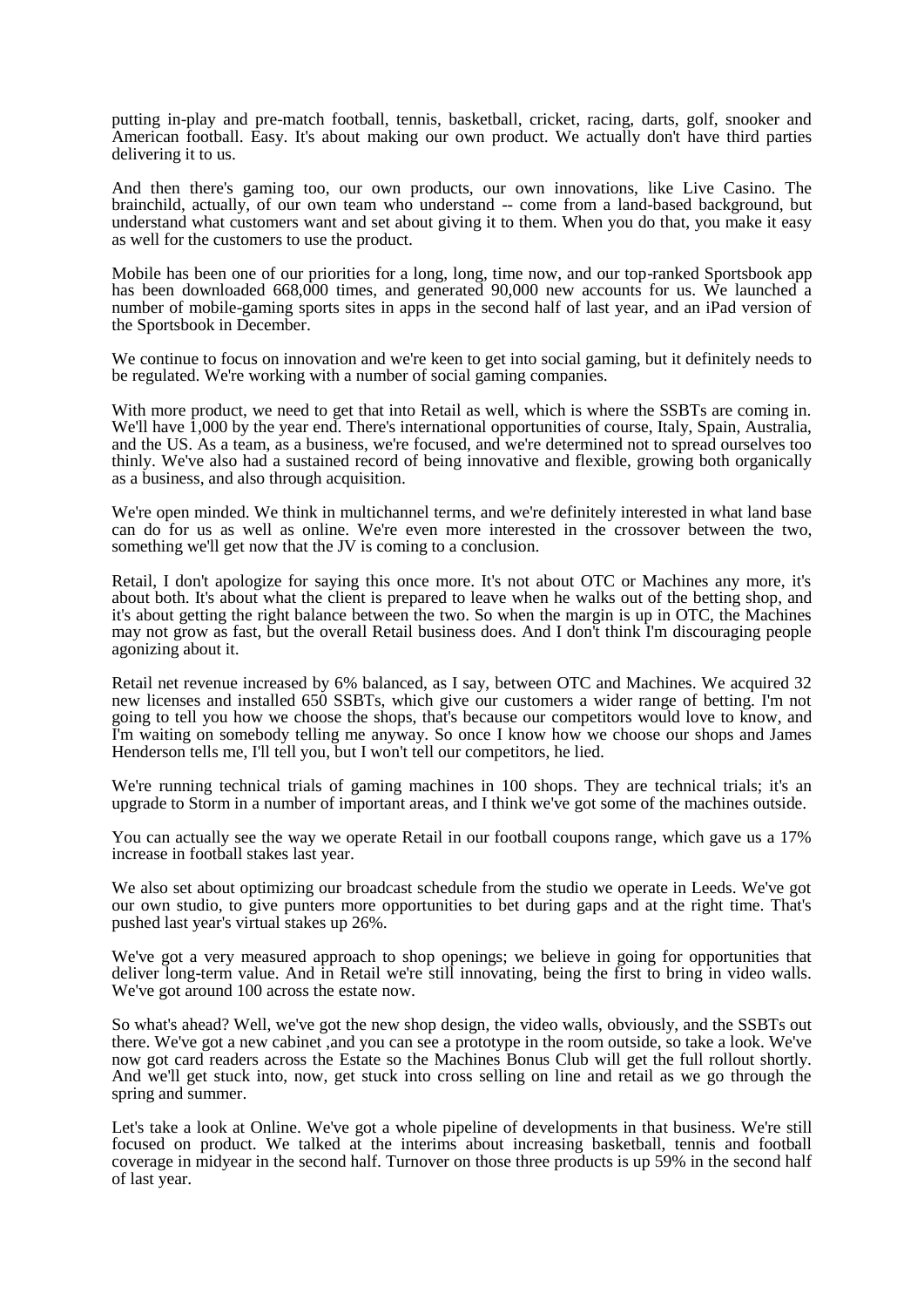We launched Live Casino I referred to earlier in September, and saw a revenue increase of 57% in a year. Off a low base, Mobile grew revenues [726%] in gaming, and that's barely scratching the surface of gaming.

Sportsbook, bingo, casino, virtual football, virtual racing, virtual greyhounds have all been done and we've also launched William Hill Casino club, bingo, Sportsbook iPhone and Sportsbook iPad in the app store.

We've also launched Cash in my Bet. We're the first bookmaker to give punters a real alternative to laying off on exchanges, and you don't need to buy an exchange to do Cash in my Bet, but some people don't listen to the message and go ahead and do it.

We've made a move into Spain and extended the product range in Italy where slots are going great guns, but we claim no credit for the election result this week; that's down to the Italians.

What's next for Online? Well, given today's news about the call option that's certainly a topical question. The answer, I firmly believe there's a lot more to come from this business. We're extending our tennis product, turning our attention to cricket ,and making it mainstream will be betting in play ball by ball on every domestic match in England this season, plus selective international matches.

We're working on our American sports products. Every NBA match is going to be live and every NFL match ditto. Our attention is turning to baseball and ice hockey; every match there in due course, hopefully this year.

We'll be expanding our Mobile offering again and taking it into our international sites. We've just launched live blackjack for iPad, and Cash in My Bet for mobile is now a priority, given the success we've seen through other avenues. So the Sportsbook iPhone offering is also subject to an upgrade even as we speak, and there's a lot more gaming to come.

On top of that, we've got player management and CRM, big areas of focus for us. We've got improved bonus systems, and a single customer view giving us more tailored promotions.

Turning to the US, it's very early days here in this business. You already know the numbers. I think the most important fact to register is the integration has been done; we're now in more locations than before and our brand is out there.

Our management team has been strengthened with three significant additions in the last month. There's an excellent opportunity to capitalize on the platform we've created. And just by way of an example on that, land-based Sportsbooks with major Casino groups, potentially outside Nevada as well as legislation changes. There's online gaming which looks to be a real opportunity, and other related areas. You should never forget that we are good at machine management, and that's a core skill at William Hill.

Larger scale expansion typically involves capital outlay and partnerships with major casinos and racetracks who act as the gateway for the customer. We're starting to get more product out there too, including in play; in fact, we offered in play on the Super Bowl. We had a soft launch, we didn't have any fanfare, and we took almost as much money as we did in Online. We're changing the way US customers bet, and you'll see more of that this year and next year.

Turning now to Sportingbet. Investors know that we've a very cautious investment approach and have many checks and balances within our approval system to ensure we really get the return we require from any investment. You all know enough about Sportingbet, and you will have seen the update to say we're paying GBP460 million now instead of GBP454 million. What I will say about this acquisition is it's right in the sweet spot of our strategy. It's giving us online revenues, locally licensed revenues and international revenues.

It gives us a leading position in Australia, and it can accelerate our position in Spain. We've tied in the management team and, naturally, I'll be very interested to see what they can achieve.

Potential bolt-ons, which would be highly synergistic, are still available in Australia at low cost, low risk and low multiple, and we'll be giving that some attention, no doubt, as we go forward in the year.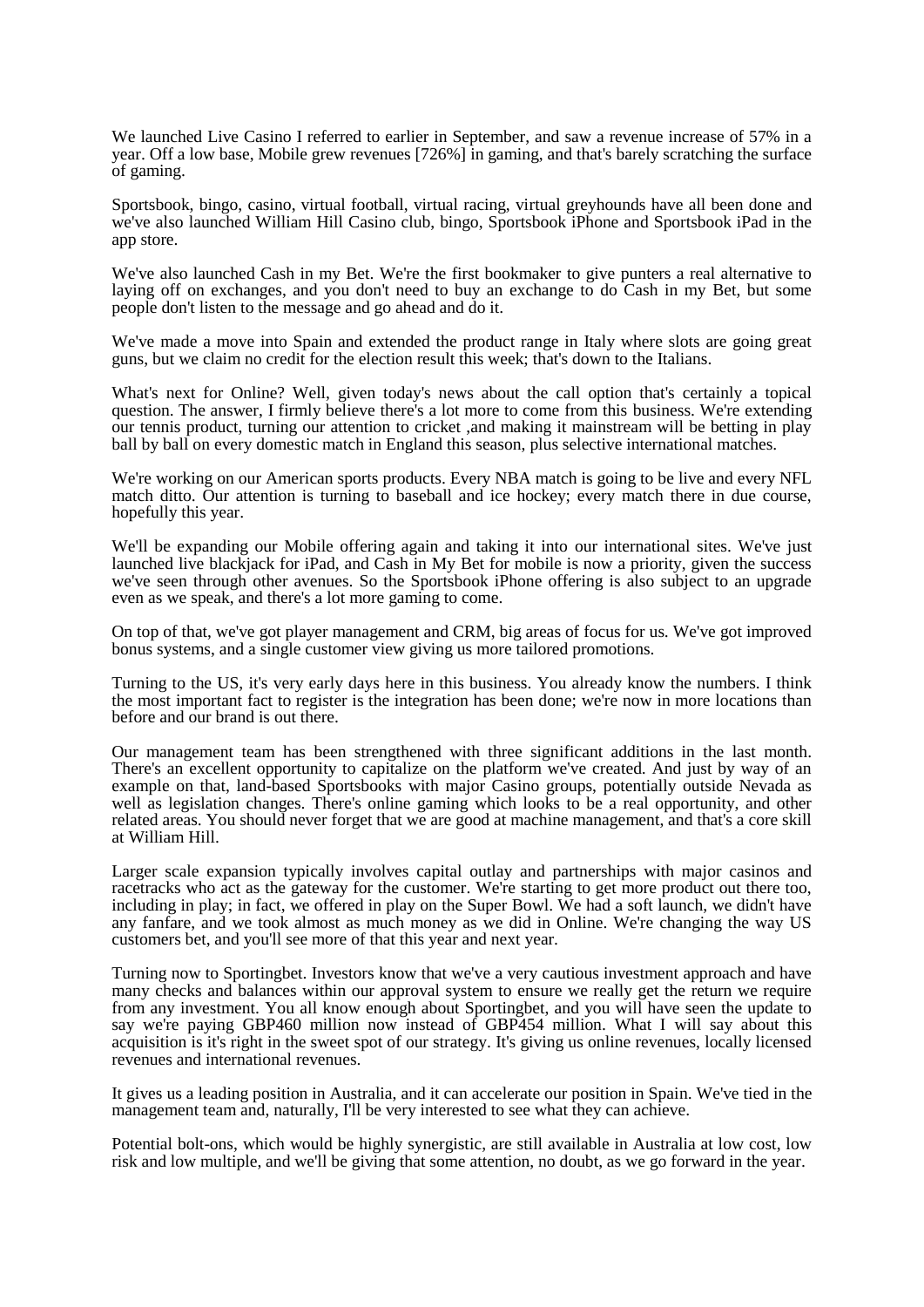The rationale for the deal is clear and what's the status? Well, I'm sure you've all been tracking this. We've got our Australian approvals; Sportingbet and GVC have got their shareholder and bondholder approvals, and we're on track for the deal to become effective on March 19. Sportingbet's a really interesting business; it's got a lot of potential and, as I say, we're looking forward to working with the team to realize that potential.

No doubt you'll have questions about the likes of cost savings so on and so on, but I can tell you I'm not going to get drawn on that at this stage.

I'm certain that there will be ways in both William Hill Online and Sportingbet can benefit this Company. This is definitely about building a platform for future revenue and earnings growth.

Which brings us on to the news of the day. After much navel-gazing by the banks, the independent valuation process has thrown out a number and it's GBP424 million. There's no doubt that some question's going to be asked about how many envelopes were opened. There were two envelopes opened; I left one envelope not opened. And for those of you who can't work out which envelope didn't get opened, could you kindly leave the room and seek a career elsewhere (laughter).

The prize for being closest to that number, there was a prize, goes to Nigel Hicks. Is Nigel here? Nigel, would you like to come up please, and get your prize? It's very topical; it's four cans of Foster's lager, (laughter) which we had flown in last night by the boys out in Australia. They said give that to Nige, will you, and I said, okay. Okay, so there you are, fair dinkum to you Nige, well done (applause).

There's also a Barossa Shiraz here, bottled by St. Hallett Wines, with which I'm sure you are very familiar, and it's from Waitrose, a company that's dear to my own heart, and I'd like to give you that. And I'd also like to say that we have, as a special prize, got two tickets to an Australian rugby league match, for you.

Yes, the World Club Championships played in Leeds every February (laughter). You didn't think - sorry, sorry Nigel, you didn't catch that, but enjoy those tubes of lager, try keeping the noise down as you open them during the presentation (laughter and applause). And if you get spray all over you, Lindsay's got paper towels over there.

So now we all know what Online is worth. The price, let me say, is a fair one for both sides. Full ownership, however, will give us increased strategic and operational flexibility, to grow the business, and realize its potential over the medium term. This is not just about two or three years.

We've notified Playtech that we're exercising the call option, and we're looking to raise GBP375 million from the rights issue, to fund it, alongside the debt facilities. There's no operational risk from this deal, as there is no change to operations or management.

In our view, the JV structure, whilst very, very successful over the last four years, isn't right for the future of this business in the long term. The only question then that we're left with was, do we buy out now, or do we wait two years?

Our conclusion was and is that it's throwing off good earnings and cash flows, and why wouldn't you want to own 100% of those? It's a growth business, and we do want, and you've heard me saying it right through the presentation, the strategic and operational flexibility to underpin that growth.

But what does it mean, what does it actually mean? It means we should be investing more than GBP20 million CapEx in this business, GBP20 million a year CapEx in this business, but we couldn't under the JV.

It means, if and when they come up, we can do bolt-on acquisitions, but that proved difficult with the JV structure. It means we want the stellar online team that we've assembled to work with the rest of the William Hill Group, whether on promoting multichannel promotions, or in Australia, or in the US.

So why not, why not in two years? Well, our major shareholders have backed our view of the world. It's simple, and in our view it could well cost more in two years; it's earnings enhancing today against the rights issue, adjusted alternative. And we won't be paying out a minority dividend over the next two years. We're confident we shall get the benefits of that operational and strategic freedom for those two years.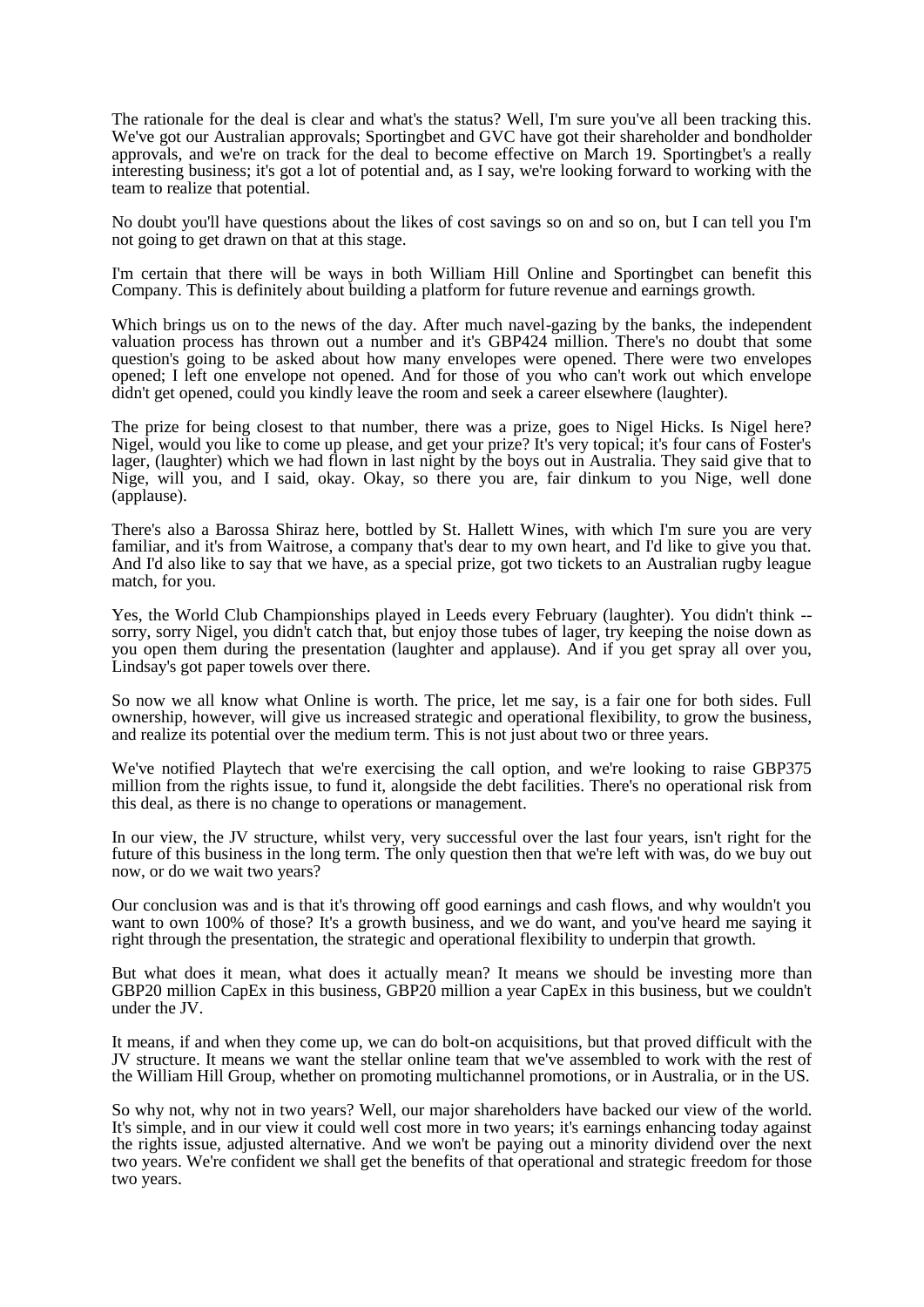Neil and I have been round to see our major shareholders this week. They're a very high quality bunch of people and institutions, and we were very pleased with the strength of the support we received, both for this and for the rights issue.

So last but not least, William Hill is a strong story, and a clear one. We've come a long way as a business, and these are major milestones for William Hill as we move to make full control of William Hill Online and develop William Hill in Australia.

The JV has been a success, and we have been delighted by that success. It is time to move on, though. Our proposed rights issue will ensure we have the appropriate capital structure to underpin future growth.

The rights issue, as Neil said, is fully underwritten, and we expect good shareholder support. We are heading for Australia, and let me be clear, we have no intention to enter into any large scale M&A for the foreseeable future.

However, we will seek to strengthen our existing markets of the UK, USA and Australia, talking futuristically, with smart and targeted investments, should they become apparent.

The USA, in particular, is attractive to William Hill, for a whole host of reasons. And if we are to achieve an ambition for the William Hill brand of becoming a GBP5 billion plus Company, then the USA, and its many forms of gambling opportunities, will offer us the chance for that step up.

We've delivered strong 2012 results. The start of 2013 is, indeed, looking good. I'm sure you've got plenty of questions, so let's get started.

## **QUESTION AND ANSWER**

#### **Vaughan Lewis** *- Morgan Stanley*

Vaughan Lewis, Morgan Stanley. Just following on from that last point on bolt-on deals, can you give us an idea about what sort of size you'd be thinking about over the next few years?

And are you looking to broaden your capability and technology base, or is it more just bulking up and getting synergies in markets that you're in, and should we look at other regulated markets that you're maybe not in?

#### **Ralph Topping** *- Chief Executive*

The concentration for us [in terms of] markets is definitely Australia, the UK, Italy, Spain and USA. At the moment, we're not looking at any other markets.

We're not going to rule anything out, in terms of acquisitions. I think there have been some compelling technology opportunities for us in the last two or three years, which we haven't had the opportunity to take up.

But there is also opportunities in other areas, with small bolt-on companies, sort of specialist skill sets that we would look at. We're looking at a lot of things, some at very early stages, some medium stages, but none at conclusion.

#### **Vaughan Lewis** *- Morgan Stanley*

And on the CapEx, I'm not sure if I missed it, but did you say how much the CapEx would go up to, from GBP20 million in Online?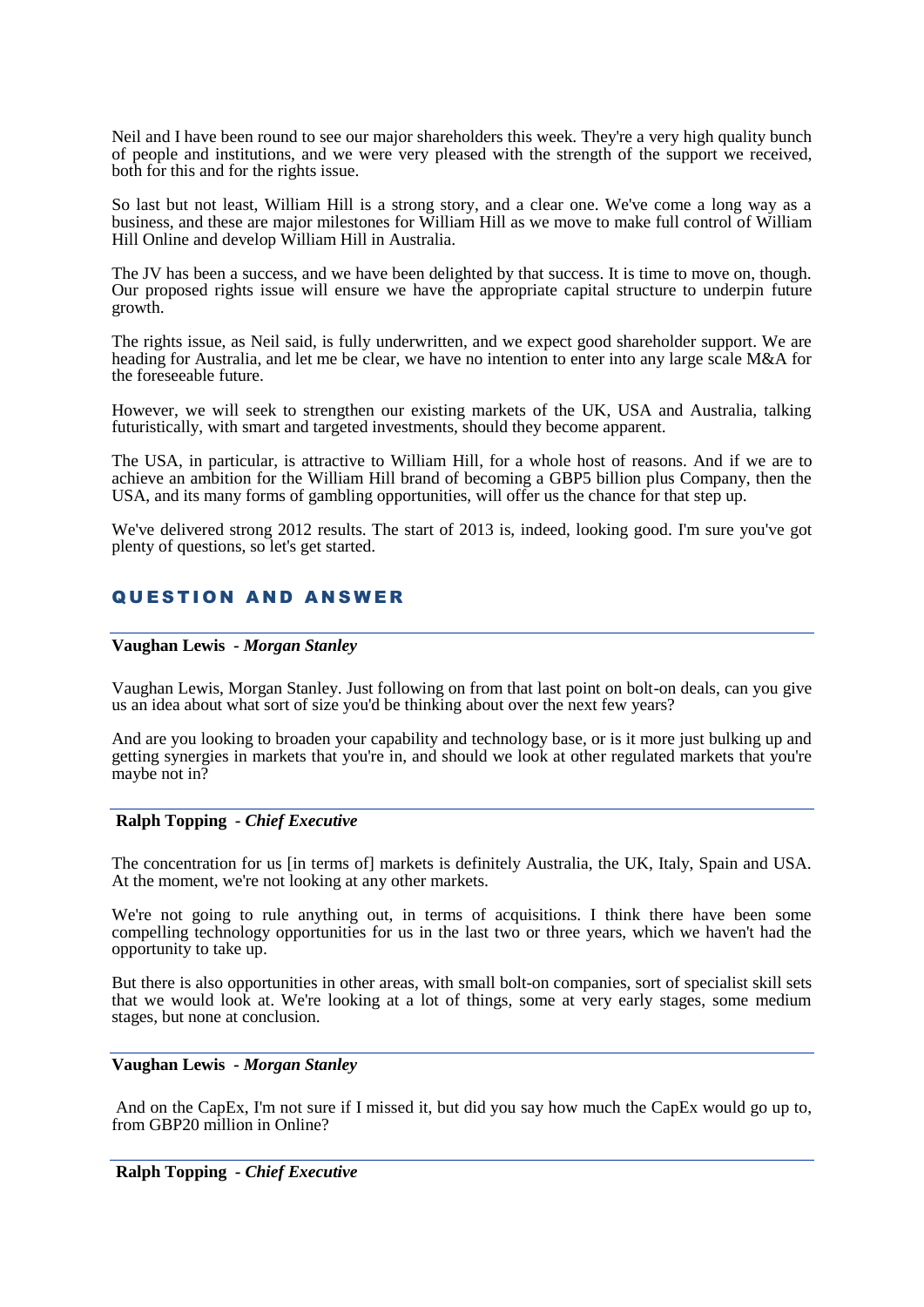You never missed it. That's correct, you never missed; I never said. That's right, I can confirm [that I] never said it]. Thank you.

## **Vaughan Lewis** *- Morgan Stanley*

So what will it be, and what are you --

## **Ralph Topping** *- Chief Executive*

I never said either. Do you want to have a bash?

## **Neil Cooper** *- Group Finance Director*

I'll have a bash, yes. Just to remind you, we did around GBP20 million this year, with around GBP40 million of Retail, plus around GBP5 million of corporate, and system wide IT. We're expecting to do GBP40 million again next year.

I think we've got ambitions to do around GBP30 million for Online, so it's a 50% increase in percentage terms, and then around GBP15 million between the US -- around GBP15 million to GBP20 million between some corporate IT, the US and Australia.

## **Vaughan Lewis** *- Morgan Stanley*

Great, thank you. And then one final one on the Retail side. You talked about the cost inflation, does that include Sky TV, and are you going --?

## **Ralph Topping** *- Chief Executive*

Listen, given the way technology is going, and the fact that you can walk into, say, a betting shop with Wi-Fi, with your own Sky+ iPad, you've got to be absolutely fundamentally mental to put Sky TV into your shops, haven't you? I don't know of anybody who would do that. If you can tell me who they are, I would strongly counsel them.

If you're talking of technology development, you just don't stick in that kind of level of investment in your betting shops, do you? Is there anybody doing it? I've never heard, have you heard?

## **Vaughan Lewis** *- Morgan Stanley*

But people will still walk into the shop and bet in cash rather than on their [mobile].

#### **Neil Cooper** *- Group Finance Director*

If I could just really remind you of one point. We used to have Sky TV for football and we took it out. Commercially, if that decision had been a bad decision for us, and we can't comment on other, well we shouldn't be commenting (laughter) --

From our perspective, we got all the data we need to make a rounded decision for us, because we had it and we took it out and we haven't put it back in.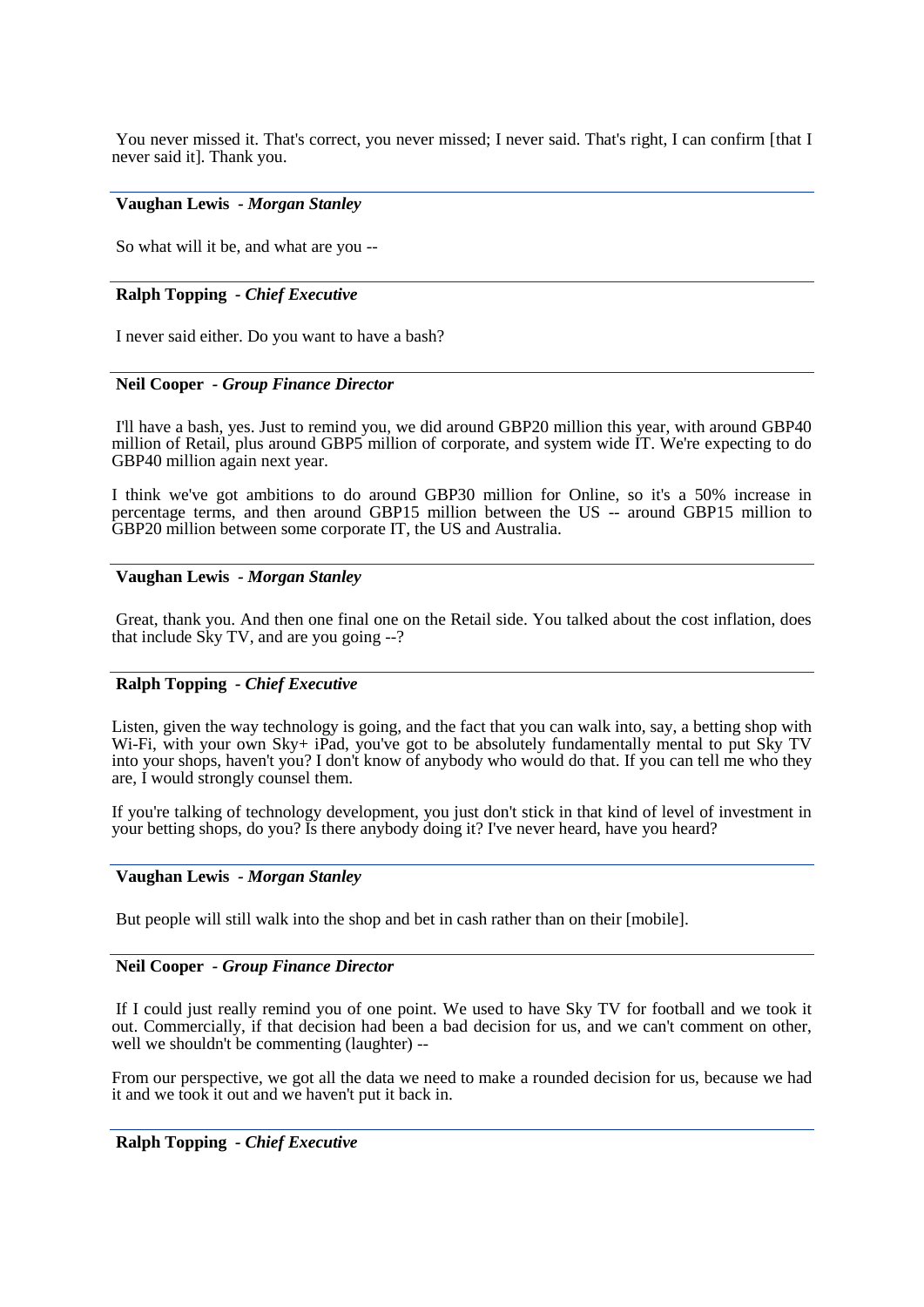You've got to remember one thing, Vaughan, you look young enough not to have been around when the silent movies were here. It must have been hellish going out to a picture house at that time and watching a silent movie and saying, why can't they speak? You went into a betting shop to watch a football match, you've got to remember the [blowers] on with the racing. You've got a studio trying to sell virtual betting, virtual this, virtual that; you can't watch a match in peace. So where do you go to watch a match in peace that you're interested in it? You go to the pub. The pub. Well done. I can tell you who was the guy that took Sky TV out of William Hill. Guess? Vaughan, it's [an odd] a question for you.

#### **Vaughan Lewis** *- Morgan Stanley*

Ralph Topping.

#### **Ralph Topping** *- Chief Executive*

Well, done.

## **Matthew Gerard** *- Credit Suisse*

Matthew Gerard, Credit Suisse. Two from me. Firstly, in Online, with the progress you made in mobile gaming, it's still kind of two years behind sport in terms of the take-up or penetration relative to the channel. Is there any structural reason, that you've seen so far, that makes you think that it won't just track what Mobile Sportsbook has done, in terms of relative penetration, either from a product or customer perspective?

### **Ralph Topping** *- Chief Executive*

I think it's got fantastic potential, Matt, and I know that Andy and his guys have concentrated on mobile gaming and the development in mobile gaming. I think later in the year, when we have our customary visit to Gibraltar, I think you'll be quite gobsmacked at the amount of work that's going on there, and what will appear on your mobile phones over the course of the next three to six months. We're big believers in mobile gaming, and there's a lot of activity going into it, to the extent we're kind of saying to the guys, we're saying make priorities and make all your priorities around development of the mobile apps rather than just sticking more games onto computers. Certainly a big area of growth for us. Second question?

#### **Matthew Gerard** *- Credit Suisse*

The second was on Retail. You consistently said you don't really care how customers leave the cash behind, whether it's OTC or Machines. They left 6% more behind last year than they did in 2011, 4% on a like-for-like basis?

#### **Ralph Topping** *- Chief Executive*

And the guy that should get the credit for that is actually not in the room today, but James Henderson. He's probably one of the best operators I've ever worked with in retail betting and he deserves a lot of credit for that, together with some other guys who have been active on the machines, like David Steel and Vince Bateson. They've squeezed the revenue out of punters' pockets, in a nice way; nobody's been any way up to get their money.

#### **Matthew Gerard** *- Credit Suisse*

Given that theory, and I suppose the fact the UK consumer isn't in a lot worse state this year than it was last, is that the kind of growth we should be looking for this year?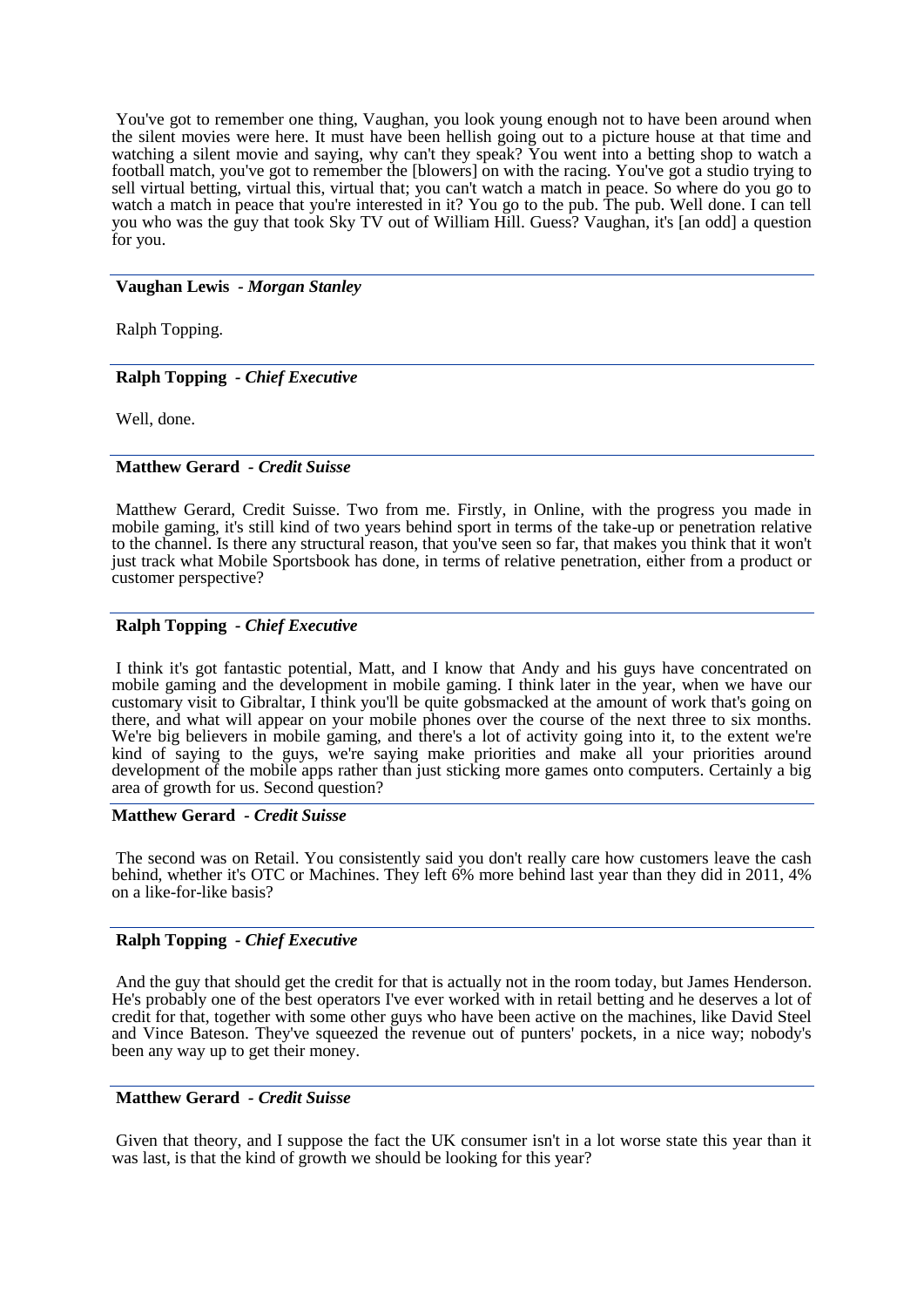### **Ralph Topping** *- Chief Executive*

I don't think you can ever give a growth figure, because everything depends on results, ultimately. I think we'll be able to get an indication of where we're going after Cheltenham, after the Grand National, after we end the football season in May. At that point, we'll have an idea how things are going but, at the minute, we've got a good eight weeks' start to the year a good seven weeks' figures we've put up. I think we'll just wait and see and be a bit cautious, but I'm expecting it to be positive. I'm not expecting it to be negative.

### **Neil Cooper** *- Group Finance Director*

You've also got to be cognizant of the fact that the demographic for Retail is C2DE orientated, but even this week we're at record high petrol prices, the average income in the UK is GBP25,000, after tax. Petrol hikes, take up discretional income, and we are not in a buoyant economy, or economic conditions nationally or particularly for our demographics. So I think, yes, you've got to be cautious.

## **Ralph Topping** *- Chief Executive*

No matter how hard things are for C2DE and old boys, we're not giving up our pleasure. I still have a wee gamble; the Chairman still has a wee gamble. I still think the working families are orienting their pleasure to low ticket, low cost items, and there's a bit of readjustment to what I would call their capital expenditure as families [are not] laying out on the big tickets like motor cars and washing machines and whatever else. But like Gareth and I, they're having a wee drink, a wee swally when they want to have one, a wee puff, and still have a wee bet. I still do my 10 pence yankee every Saturday.

## **Matthew Gerard** *- Credit Suisse*

Thank you.

#### **Ivor Jones** *- Numis Securities*

Ivor Jones, Numis. Do you expect that profit over the next couple of years in Online are going to grow enough to pay for point of consumption tax? And are there any strategic changes to a business that is paying point of consumption tax in the way it operates markets, that sort of thing?

#### Ralph Topping *- William Hill Plc - Chief Executive*

Point of consumption tax is about 22 months away, if it does, indeed, have the December 2014 deadline. I think it's far enough away for us just to be beginning to think about how we operate our business and what we do in that business.

I'll tell you what I said to shareholders this week. As we go through the year we'll firm up on our plans going into next year as well and, during that time, we'll give you an idea what we're thinking about and what we potentially will be looking to do in that business.

I think there's two ways you can approach it. You can either say, well, look at the size you are, you have a mix of saving on some costs, but also pressing the button on keeping it going on marketing, to get market share and grow the business. I think it's far too easy for the turtle to stick his neck back in the shell. I think it's important that you get a balance right in your thinking.

We'll start with the broad picture what we're going to do, and work from that. But we'll have some idea by end of the year, in the next year, Ivor.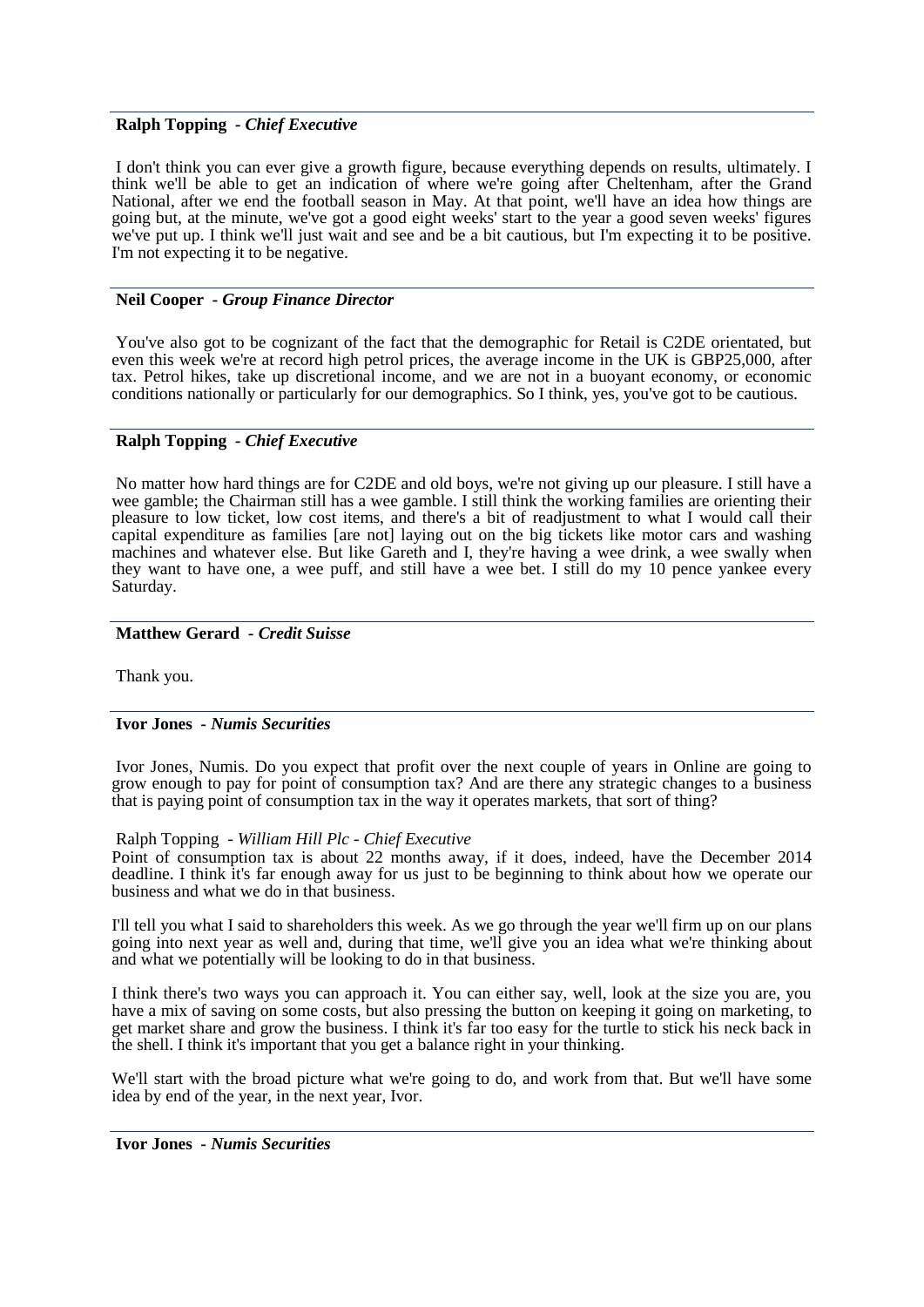Do you think that could include you saying that you expect the geographic mix to be different? That you're going to significantly spend more heavily outside the UK to shift the mix to lower tax areas?

## **Ralph Topping** *- Chief Executive*

Well, I think we want to grow Australia, and I think we'll be -- I'm not going to use the word aggressive, because I remember somebody talking about parking a tank on somebody's lawn, many years ago, and that backfired on him. But I will say that we will give the Australian business the investment we think it needs. We'll back the Australian management team, and some of the guys that we've got looking after that business in a corporate sense, over the course of the next 12 months, certainly will do.

#### **Ivor Jones** *- Numis Securities*

Thank you. Could you just talk about the discussion about primary purpose of a betting shop? Whether we should be --

## **Ralph Topping** *- Chief Executive*

This is new; it's one decision. I think primary purpose is an issue that has come up in one location. I don't know where they got the idea that they should look at that at all. And I think it's been challenged, I think it was Paddy Power wasn't it? I don't think it's something that I'm going particularly worry about at the moment because I haven't seen anywhere else.

I haven't seen it reflected in discussions with the Gambling Commission. I certainly haven't heard that from the Minister. I haven't heard it from the Economics Secretary of Treasury I met the other day. I'm meeting Lord Devlin very shortly, and I've also been inviting to number 11 Downing Street to have a cup of tea with George Osborne. So I'll ask at that point over a cup of Darjeeling with George, and I'm sure he'll be on the ball with that.

#### **Ivor Jones** *- Numis Securities*

Before the budget?

#### **Ralph Topping** *- Chief Executive*

I'm seeing after the budget. Apparently, he's just having a soiree for some people, so I say that we'd go along this time. I've turned it down twice before, so we'll see.

## **Nick Edelman** *- Goldman Sachs*

Nick Edelman, Goldman Sachs. Three questions, please. First, just on the self-service betting terminals; could you just give a bit of color on how happy you are with their performance? And then in terms of adding a few more terminals, is that that they'll still be added on a trial basis and you may roll out further? Or are you looking to change the terminals you're using in due course? Just how is that progressing?

## **Ralph Topping** *- Chief Executive*

SSBTs, I'm happy with the performance. I think what they do do is give, as I said in the presentation, give punters the opportunity to bet on products that we can't physically put in front of them.

If you imagine a [betting shop] with 13, 15 or 17 or 21 screens, and you've got live transmission of racing through the day, it's very difficult to put up other products such as football matches until the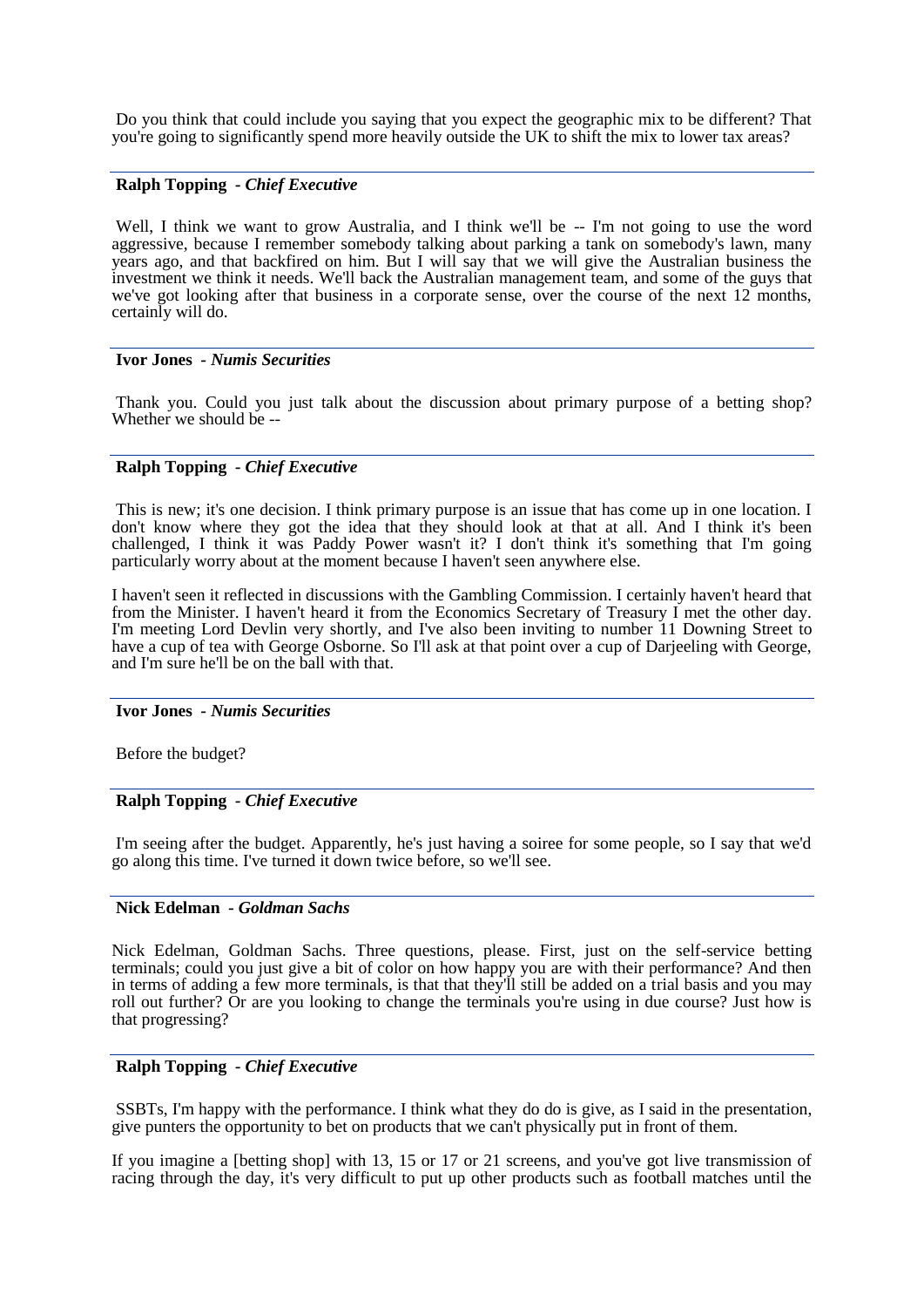racing's finished, the greyhounds are finished. So SSBTs cater for that. I'm happy with the type of betting that's going on through SSBTs. Very strong on accumulators, very strong on European football matches in particular, which surprised me when I saw it. And we're getting a good margin out of those transactions.

So overall, where we've got them I'm pleased with them. Probably, as I say, we're rolling them out in 350 locations, and we're gathering evidence of where they work, in what circumstances they work, and we're trying do it in a detailed analytic way. But I think SSBTs are here to stay, actually. I think they will become a feature of betting shops, going forward. But there's no master plan to turn them into something else, if that's what you're aiming at unless some of the guys have that master plan haven't shown it. But there's no grand design.

It's just a way of getting product in front of people who -- the generations that are coming through now are generations which use their fingers a lot, and like to have in their face with screens. Generations with [each way] bets are still there in our business, but more and more they're quite familiar and much more sophisticated as to how you use that technology. So when you look at the usage of the machines, it's just not all young people that are using them. So it's the product again and what we put out there that's the big attraction in SSBTs for me, plus the margin. All right?

## **Nick Edelman** *- Goldman Sachs*

Thank you. The second one was just, post the minority about buyout, will there be any further integration of the Oz business than you originally planned?

## **Ralph Topping** *- Chief Executive*

No, I'll tell you what, we had a good stare at the Oz business through due diligence. Now, we're going to have a gaze at it and see what our plans are for it, going forward. But my inclination is to run it as a separate business for a period of time. It is a standalone business, and anything that we touch it with I think will around marketing trading. And marketing trading and operations I'm sure there's ways in which we can learn from those guys as well, because it'll pay.

Australia is the biggest [trivia can] and I think they are superb traders of horseracing, because they've got a balance between tab tax, they're own prices, Betfair in Australia and so it's real trading in the strongest sense of the word. And there's a lot I think that we can learn them around horse trading and we've got an Australian trading Director who I think is the best; he's definitely the best I've ever worked with.

Terry's over there principally to look at the ways in which can up our anti on horserace betting which will take a bit of time, because we just need to look at the way they do it. And it's not so much intellectually how they do it, but how do it technology-wise. So I think there's a bit we can learn from that business as well.

Certainly, might look at the Sportingbet technology in how it applies to the US because there's broad similarities there between the betting offering in Australia and the US. So there's a lot to gaze at, and a lot to think about, and a lot to plan. But the guys in Australia are making a fairly good job -- a very good job of managing that business. So we won't just have a stare at it; maybe for a couple of weeks and a wee bit longer before we make plans.

There's some branding issues we may look at well, because we have a Sportingbet brand and a Centrebet brand, and I think, in a way, that confuses me. But I'm sure I'll learn a wee bit more about that when I go over and have a few tubes of lager with Michael.

#### **Neil Cooper** *- Group Finance Director*

I think the one area that, yes for the avoidance of doubt, the one area that clearly will have a different complexion on it is the Spanish option on the Miapuesta brand. So I think that is far more likely to come into relevance in that context.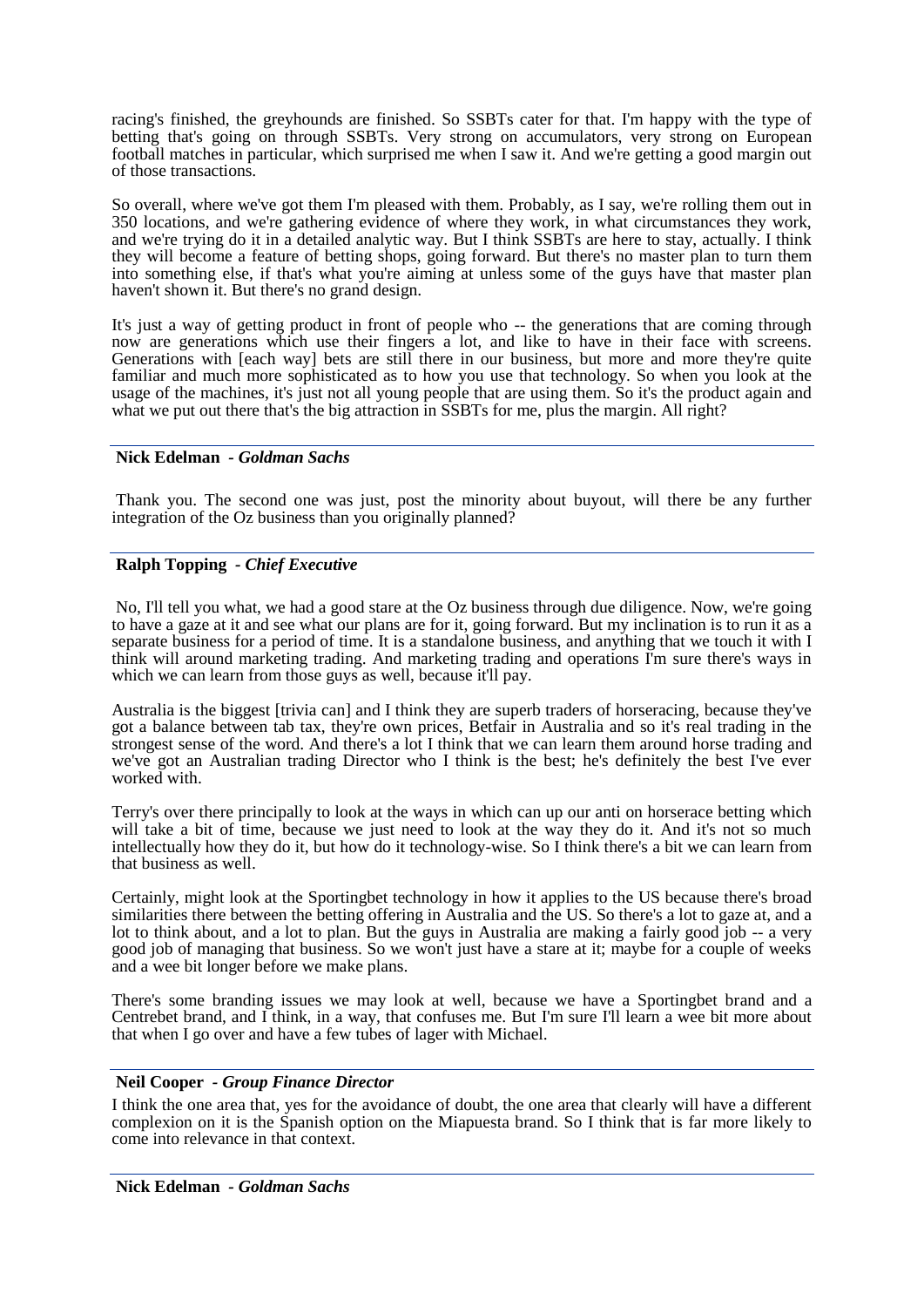Sorry, one last one was just on (multiple speakers) into one. But just on the like-for-like Retail cost inflation, could you just say what that is, just on a 52 week basis, ignoring the Machines part?

#### **Neil Cooper** *- Group Finance Director*

Yes, so the guidance I gave you is headline, so it's 53 on 52. Now, on a adjusting for machine game duty, which I think it is the fair comparison, I quoted 3%. On a 52 on 52 it's going to be 5%, well, the guidance would be 5%.

That features some non like-for-like cost growth, given the development plans for the business. So I think frankly, if you boiled it down with all the various moving parts, I don't think 4% for a like-folike 52 on 52 machine gaming duty consistent treatment is not going to be far away from where you should be. I apologize for only putting the two numbers up, but once I've sat down to think through the permutations, well, this could be a whole slide in itself. And there'll be one or two people interested and everyone else asleep.

#### **Nick Edelman** *- Goldman Sachs*

Sorry [about that]. Thank you.

#### **Simon Davies** *- Canaccord Genuity*

Simon Davies, Canaccord. Two from me, please. On Retail OTC betting, can you give us a split by sport and talk about the underlying trends that you're seeing in racing, i.e., if you adjust for cancellations, are we reverting to growth there?

And secondly on Spain, I know it's only an option, but obviously once you've got full control of William Hill Online, one assumes that that business would be fully integrated and, therefore, they won't be material synergies. Can you give us any pointers and any thoughts in terms of your branding strategy in Spain?

#### **Neil Cooper** *- Group Finance Director*

Yes, just in terms of that, we haven't broken out our OTC staking by sport in that much detail. But what you can see is that, on a 52 week basis, our staking fell 3%. Horserace fixtures were down 7%, and horseracing makes up about 50% of OTC staking levels on UK horseracing.

So there is -- sorry, it's actually higher than that. So directionally, you can read that much from it. Football stakes were up; in the mix, it was up from around 13% to 15%. Football would be the third biggest; greyhounds is going to be somewhere around 20%.

Virtual grew quite strongly, because we've seen some benefit from tweaking the schedule and changing the times between what we think is the optimum scheduling pattern of events through the day. So virtual's up, football's up, horseracing is down, greyhounds has been broadly static, and the fixtures are down 7%.

#### **Simon Davies** *- Canaccord Genuity*

And on Spain?

**Neil Cooper** *- Group Finance Director*

Your question was about --?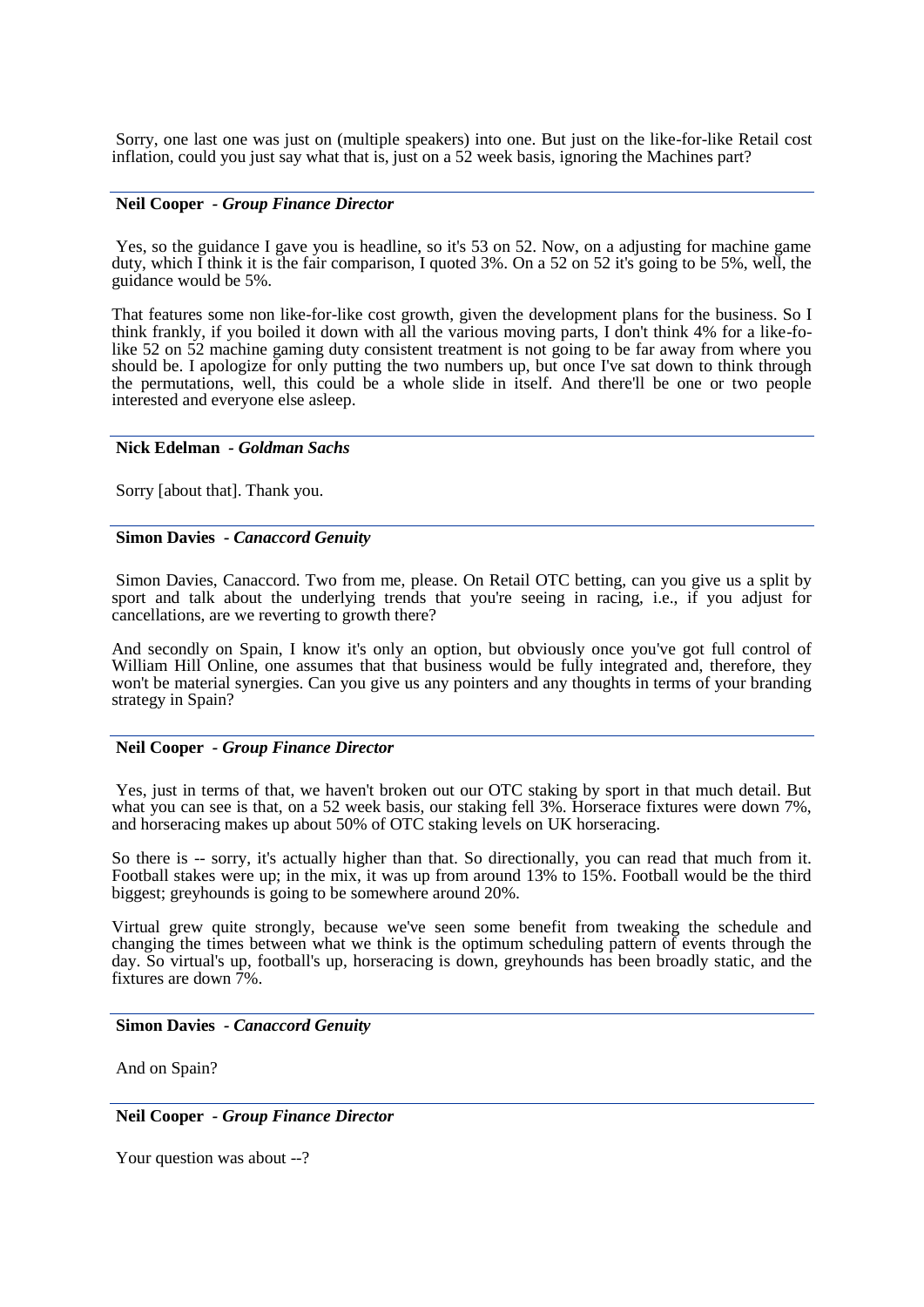### **Simon Davies** *- Canaccord Genuity*

About potential cost energies from integration of Online.

#### **Neil Cooper** *- Group Finance Director*

Yes, I think -- well, the first thing is we haven't bought Sportingbet yet. We anticipate we will, but we're still a couple of weeks away from closing the deal. And equally, we haven't completed the purchase of the minority either yet. So it's a little bit premature to be talking in those levels of details, which I think is -- I'm sure Ralph would echo that thought. We will talk to you about that once we're clear on our plans, or clearer than we are now.

### **James Hollins** *- Investec*

James Hollins, Investec. I'm just interested in the US. I was wondering if you could give me a bit of detail on what a normalized margin would be, any guidance range on that.

The second one on cost. I think you said the --

## **Ralph Topping** *- Chief Executive*

7% would be the kind of margin you're looking for.

### **James Hollins** *- Investec*

It was 7%, was it?

#### **Ralph Topping** *- Chief Executive*

Yes.

#### **James Hollins** *- Investec*

And then on the -- you say you've completed the integration; is there anything more you can do on stripping out underlying cost to move that back to making profits? And what the estate expansion would be over the next couple of years, or two or three years.

## **Neil Cooper** *- Group Finance Director*

Our expectation, without delving too much into making a forecast, our expectation is that, at a normalized level of profit, at a normalized margin level on the staking levels we anticipate, we will be making a profit on the current old structure.

Otherwise, frankly, we wouldn't have the current old structure, as I'm sure you appreciate.

## **Ralph Topping** *- Chief Executive*

It's also a business that you may invest in, because if you're seeking to get representation on the strip, and we're in the local market, and build relationships with the bigger players on the ladder, then you're going to have to think of investment in that business.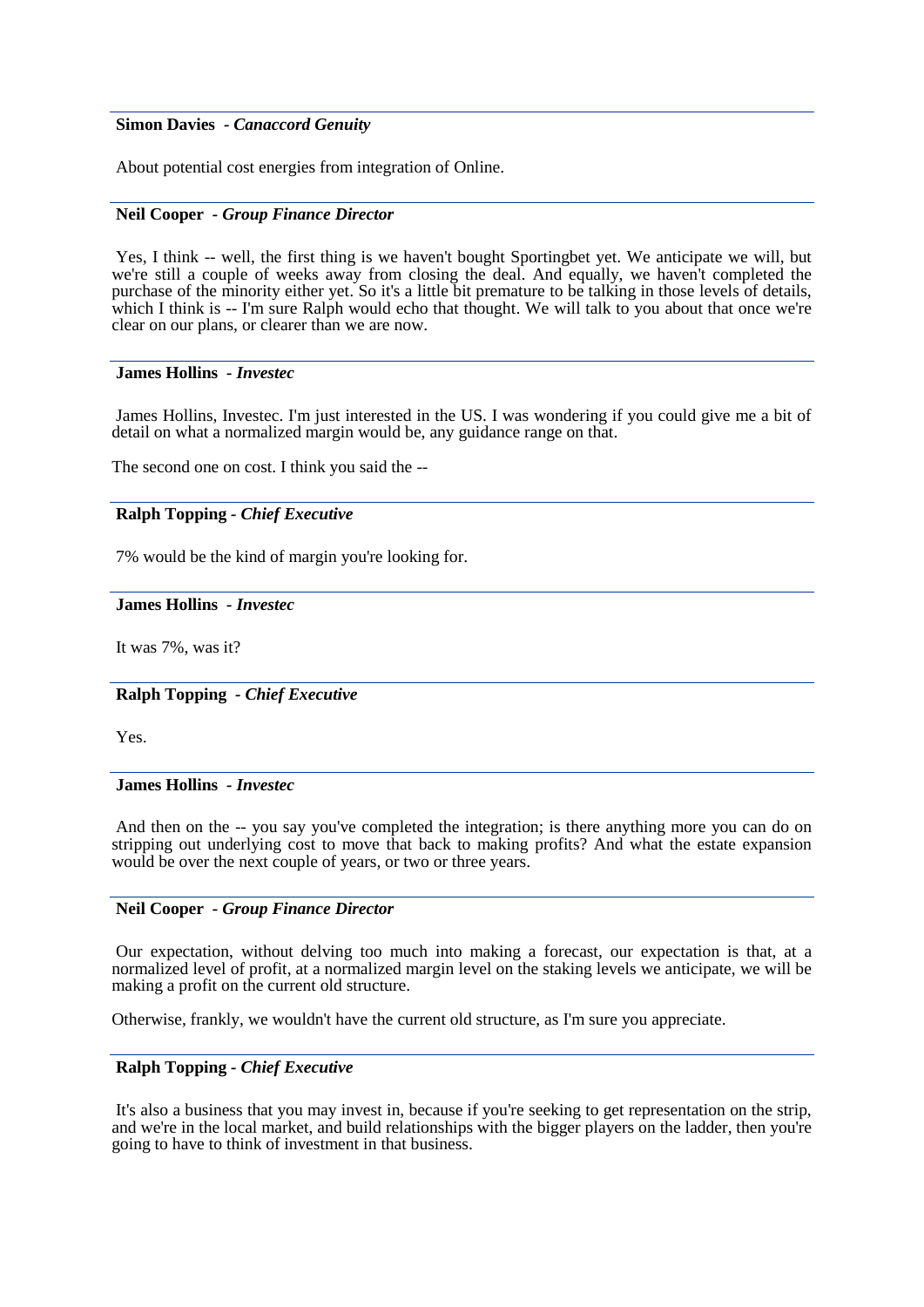And that includes investing in -- it's a theme for me -- investing in talent, and people who are used to dealing with big businesses and used to interfacing with the kind of guys that operate the casinos on the strip.

That means our headcount will need to go up, our talent base will need to go up, but we're using Nevada as a springboard for the rest of the States as well. You've got to remember that. So all in all, more investment in people, more investment and capital in Nevada, over time.

Last year's performance, I think I landed there in November on the worst weekend they've had in 40 years of trading on the NFL. I have a real talent for doing that. I'm going out to Australia on March 19. Do you want to mark that date down in your diary and check the racing results in Australia that day? But it was a bad NFL season, no more than that. It's a short hockey season as well; lost a lot of the hockey.

So all in all, if it normalizes then it's a good wee business. But you've got to have ambitions in business. You just don't want to sit there and milk it. You want to grow it, and you want to strengthen your presence only if the opportunity is there. And the opportunities are out there in Nevada and they're certainly there in the States. So to strengthen the business you've got to have the right quality of management around to do that in the right roles.

And as I said earlier in my presentation, we've taken on three guys for the States who are business development people, and we'll see what they produce over the next 12, 18 months. Robin Chhabra's done a great job for us in terms of heading up CDO, developing a strategy. Robin's got a remit which covers Australia and the USA, so a lot to come from him and his team. They're brimful of ideas.

## **James Hollins** *- Investec*

I had a follow-up question just on your views on expected margin. There's been a lot of chat from the sector about expected margins; what do you see as your potential plans to perhaps move your expected margin in Sports and Retail and Online? Or whether it's up to the competition to catch up to where you are.

#### **Ralph Topping** *- Chief Executive*

Well, I think we're happy where we are at the moment. We certainly -- to develop the margin, you've got to get people doing more in the way of cumulative bets. We've had strong growth in our bet in play, which reduces your overall margin, but your overall bottom line improves.

I think that, within the figures, there's a bit of movement because of what we're doing in terms of encouraging people, or people are feeling encouraged because of the value and the odds we're offering to add more to their accumulators.

But I don't know what other people are doing and why they're not getting the margin approaching ours. You need to ask them that. I'm certainly not going let the genie out of the bottle, and that's why you never see Terry at these presentations, just in case Nigel gives him a can of lager and he starts talking. (laughter)

#### **Edward Birkin** *- Barclays*

Edward Birkin, Barclays. Just on the point of consumption tax; now you've got a price for Playtech, has your base case view on the level changed on what we should expect in December 2014?

#### **Ralph Topping** *- Chief Executive*

On the point of consumption tax?

#### **Edward Birkin** *- Barclays*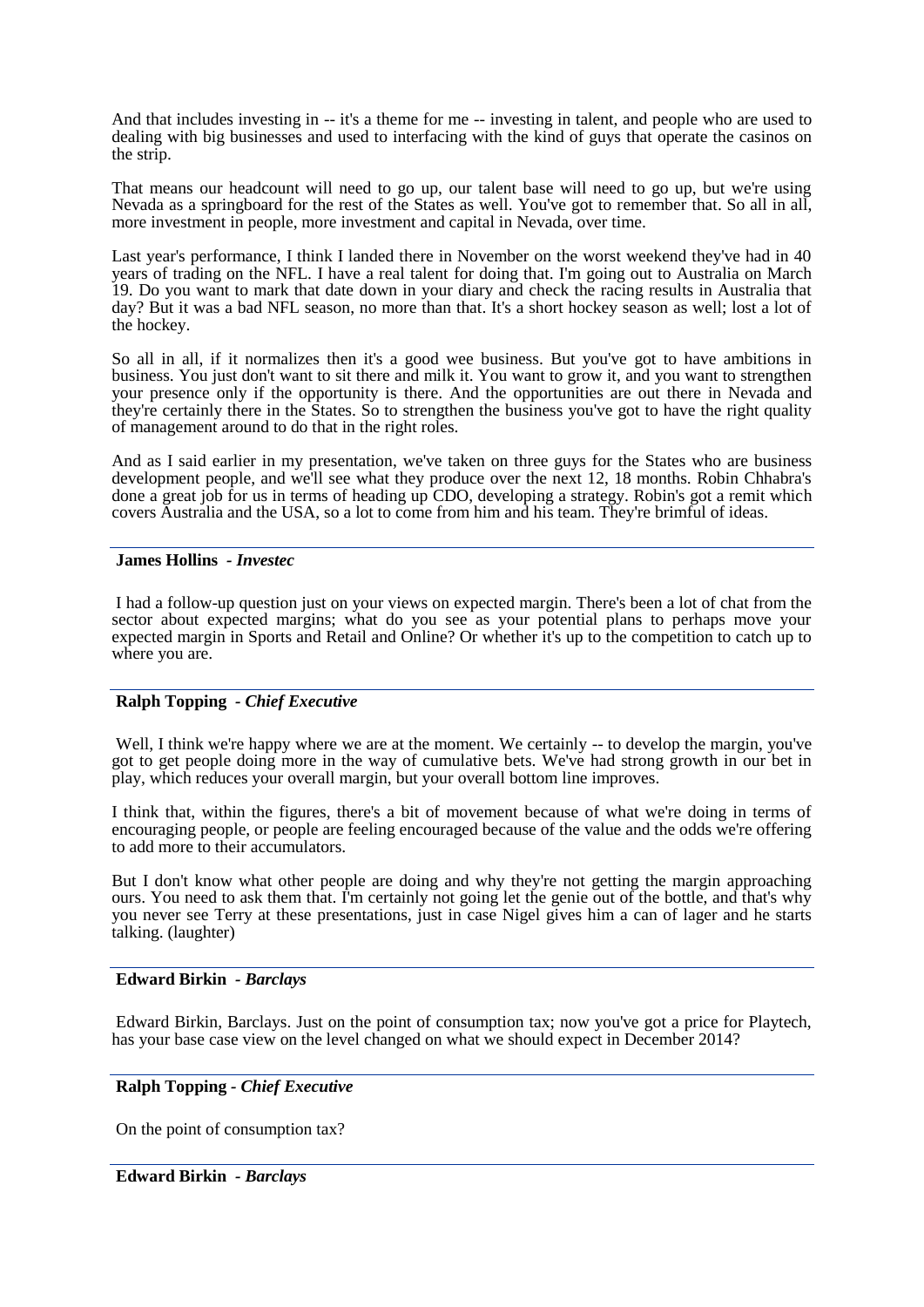Yes.

## **Ralph Topping** *- Chief Executive*

No, I've no change.

## **Neil Cooper** *- Group Finance Director*

The Government have said they anticipate it being 15% in December 2014. We haven't got any other reasonable basis on which to make an assumption, frankly.

#### **Ed Birkin** *- Barclays*

And can you clarify, on a pro forma basis, now you've exited some of the European markets, what percent of the Online revenue is from the UK?

## **Neil Cooper** *- Group Finance Director*

For the year as a whole in '12 and for the quarter 4, I think we've said it's around 74%, 75%.

#### **Ed Birkin** *- Barclays*

And on the Retail, I don't know if you mentioned net shop openings for 2013, and also what you're going to do to opening hours.

## **Neil Cooper -** *Group Finance Director*

Net shop openings are expected to be around 1%, which is obviously somewhere around 25-ish. In terms of shop hours, it's difficult to forecast in advance, because we genuinely do review our whole estate on a quarter basis by half-hour increments around opening and closing.

The bulk of the benefits over '12 and '11 have come from tweaking on Sundays, predominantly. I don't think it's something that we would typically expect to have said, here's X. Here's our challenge to get X and we're going to go for it and we'll guide to it because, frankly, it is situational. We look at the data and if we think there's an opportunity, we will expand by half an hour.

But, conversely, if the business isn't there, we won't have the marginal labor cost and we'll close that hour as well. So I think what I'm telling you is at the moment, don't assume anything until you hear back.

#### **Ed Birkin** *- Barclays*

Okay, thanks. And, finally, what difference is there, if any, between your Bonus Club Card and Odds On?

### **Ralph Topping** *- Chief Executive*

It's machine based, our bonus. It's not for over-the-counter betting, so it's machine based.

**Neil Cooper** *- Group Finance Director*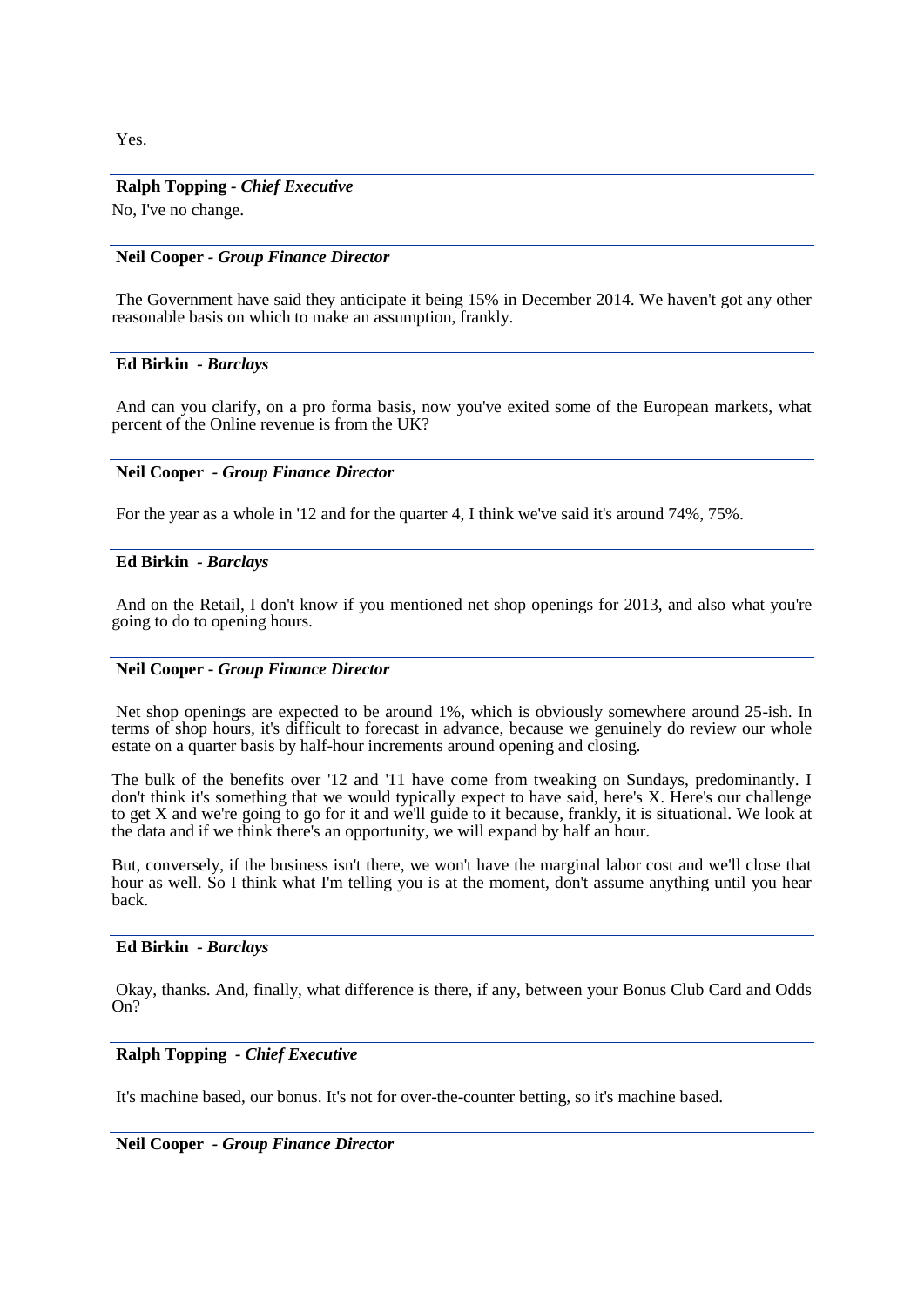And we're not logging people's names and addresses and details. The data is held in the card, which is obviously unique to that individual. So whilst we're collecting data, it's against anonymous names, by definition. It's not being tracked against names and addresses, so there is an anonymity about the process, which in our view has always been one of the challenges in our mind when thinking about something like an odds-on scheme.

## **Ralph Topping** *- Chief Executive*

I'm not familiar with the Odds On product. Is it something that rewards people for being losers in a betting shop? Is it?

## **Neil Cooper** *- Group Finance Director*

I think the other thing is ours is blue and theirs is red.

## **Ralph Topping** *- Chief Executive*

Yes, and they run at a lower margin than we do, I think, or something like that. I'm not convinced there's a case for that despite several layers of management that some company that runs it, and historically, former management who are no longer there, advocating this scheme as well.

## **Ed Birkin** *- Barclays*

And on that, given that bonusing is used to encourage higher rates of play, do you think there's a concern from outside people looking in, be it the Gambling Commission, politicians, etc., over encouraging more people to use the gaming machines?

## **Ralph Topping** *- Chief Executive*

No, I think the bonus thing is -- you've got to be very careful here, because we bonus on horseracing, but I haven't heard anybody turn around and say you should ban horseracing because we bonus on it.

Machines is another product; it's purely another product; I fact it's a low margin product. Horseracing's a high margin product. So in effective people are going to lose money quicker betting on horses than they can on the machines.

So I've not heard anybody yet saying we should ban horseracing; that's how illogical the case is. Everything has to be fact based, and we'd be quite happy if someone can produce evidence to say that we have a real problem in this country with problem gambling, and there's the source of it.

The reality is there has never been anyone who has come along and produced the evidence. And that includes academics, and that includes responsible operations involved with problem gamblers. If anything, recently they've been saying the problem is around horseracing. So you've just got to be very careful.

What the Responsible Gambling Trust has done is say they'll fund research in this area, and will come up with the facts. And let's cut some of the emotion out of it, because there's certain journalists who write on Sundays, they can't write on any other story. If I was their editor I'd be booting them down the stairs and saying, can you not think of anything else to write on? And I think the lady at the Daily Mail knows who she is. (laughter)

#### **Ed Birkin** *- Barclays*

Thank you.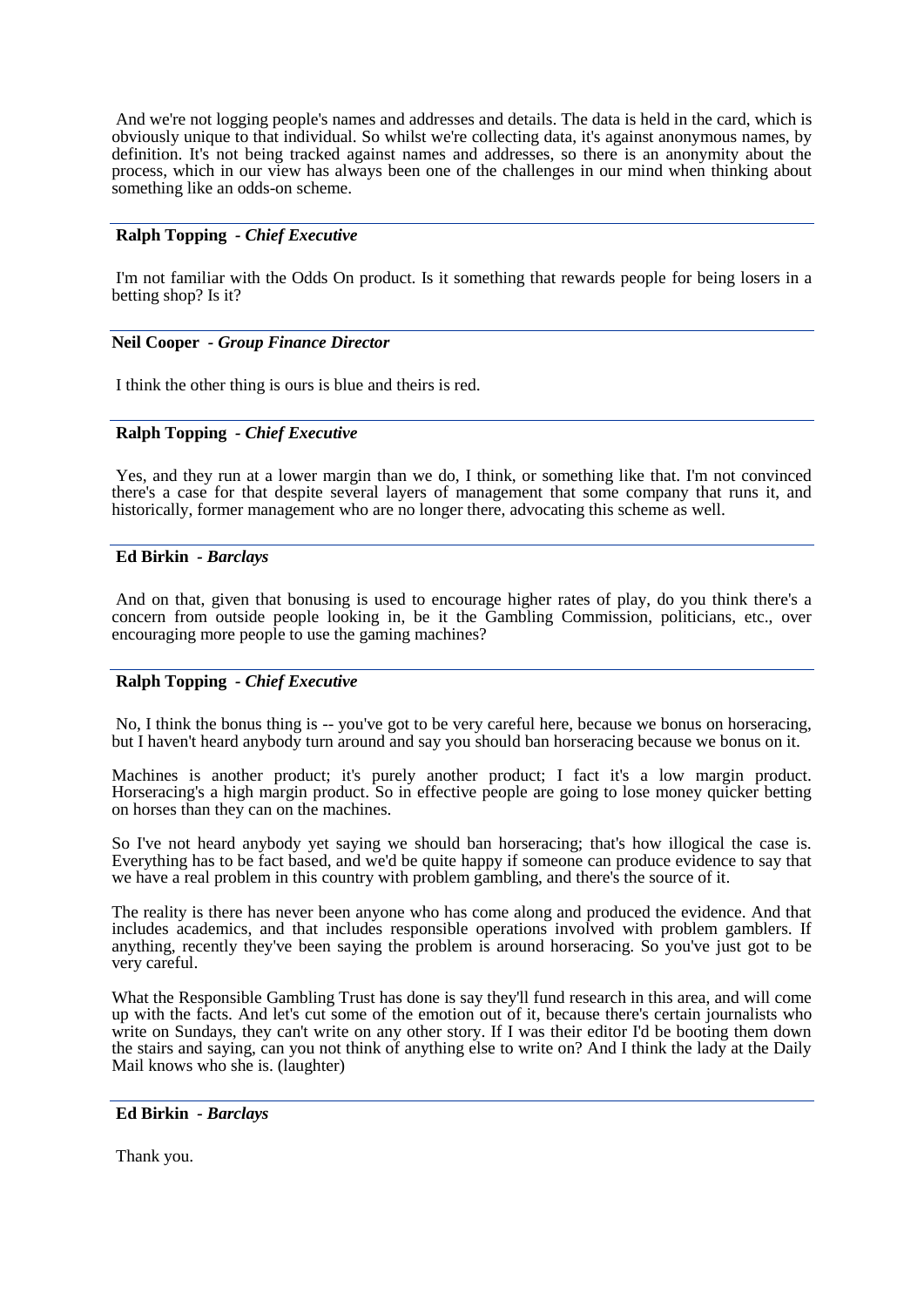## **Nigel Hicks** *- Agency Partners*

Nigel Hicks, Agency Partners. Thank you very much for my present. Can I ask, you've talked about the response of amounts staked in OTC due to margin, I just wondered what you see --

### **Ralph Topping** *- William Hill Plc - Chief Executive*

Nigel, you're either mumbling or slurring your words. Could you just tell us what you -- speak up a bit.

#### **Nigel Hicks** *- Agency Partners - Analyst*

With the response of customers to the higher margin in OTC, what sort of response do you see with Online, because your amount staked is still growing at, whatever it was, 27% in the first seven weeks, even though the margin was 11%. And if people are losing do they just put on more bets and almost play it like a machine, effectively?

## **Ralph Topping** *- Chief Executive*

I think what you've got to look here is that the Online customer, if they're watching a football match, there's plenty of football matches to bet on, so [they were there] -- as far as stake, if they win the stake on other football matches. So I don't think there's any real basis for what you're trying to get to. I think we should just say that the Online customers, what are they doing with their margin? I'm kind of lost with what you're saying there, Nigel.

#### **Neil Cooper** *- Group Finance Director*

Nigel, the difference is, typically the Online customers will pre-fund their account, so they will not be sitting on zero funds.

We have over GBP56 million worth of customer deposits at any one time in the business, based on the year-end number. So if you've sitting on a balance of GBP100 or something, the marginal gains and losses may not have as immediate an effect on the pounds in your pocket as a guy walking into Retail with GBP20 in his pocket. So I think you get slightly different behavior because of that.

## **Ralph Topping** *- Chief Executive*

I'd also say, in the Retail you never get out all the money that a client has in his pocket, or her pocket. There's always more to get, and you see it when you have a staggeringly good margin on a highvolume event, at the weekend, where you can -- let's just say, you run at a 33% on an average turnover at the weekend -- you see GBP12 million, GBP13 million, where you normally running at 18%.

You see how much money the punters are prepared to leave behind. So you never quite get at all the money someone has in their pocket. And that's actually in the case of online and offline, Nigel, so it's a difficult one to be precise about.

#### **Nigel Hicks** *- Agency Partners*

No, it was just you're sort of saying amount staked was down, because margin was up in OTC. But actually, amount staked was still strong, even with a high margin in (multiple speakers) [Online].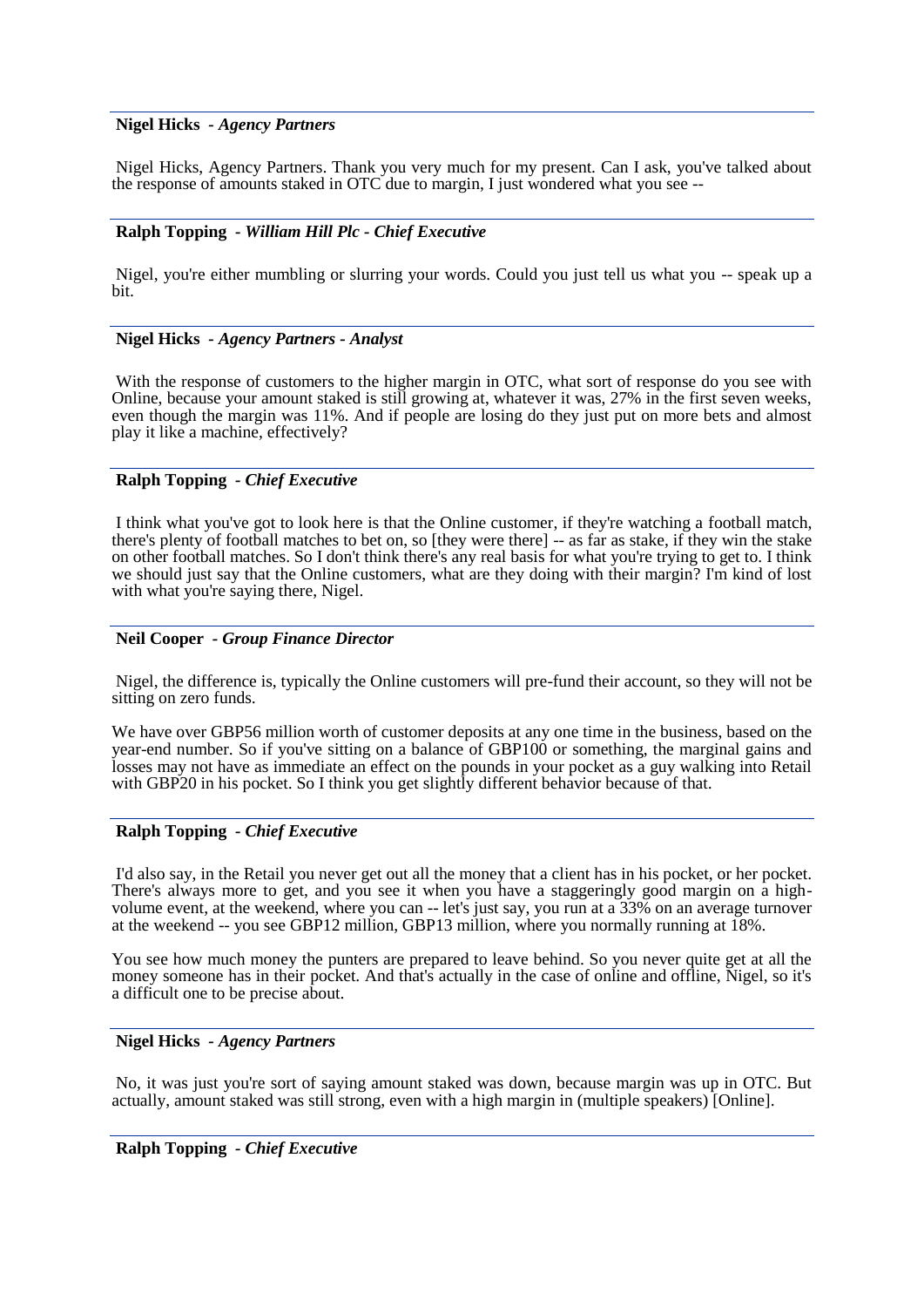If you look at what's happening Online, with the technology, there's more and more people having, coming in and cross-betting between retail and mobile. And I think the trick, going forward, is to how you keep the balance going between the both so that people who are betting on mobile can actually bet in a betting shop as well. And I think that's where, potentially, there's some technological developments will take us in the next few years.

So don't know; don't know where it's going, sorry.

## **Nigel Hicks** *- Agency Partners*

Just on Machines, do you think gross win per machine per week is likely to be in the 0% to 5%s, rather than the 5% to 10%s, going forward? And do you think you've lost some market share somewhere?

## **Ralph Topping** *- Chief Executive*

No, we've not lost market share, that's for sure. But I do think we can -- we're budgeting for a lower growth in our Machines. I think the expectation is that they've become almost -- they've been through their growth phase, and now they'll more likely -- the rest of the business Online that'll be much more in line with inflation and whatever else.

## **Nigel Hicks** *- Agency Partners*

And, sorry, finally, you were confused about the brands for Australia. Is there the possibility that you take William Hill as a brand into Australia, or is that a given, or -- ?

## **Ralph Topping** *- Chief Executive*

I think we'll be -- Sportingbet you have to say is a very strong brand in Australia, as is Centrebet, and I think everybody's a marketing expert; everybody's got an opinion on marketing in the organization, including the Marketing Director.

So I think we're just going to take our time, and we're going to research it. I've asked for some research to be done amongst the Australian punters on this issue.

I would like to see some association there with the William Hill brand, whether it's Sportingbet, a William Hill Company, or Centrebet, a William Hill Company.

But we really need to get the brand positioning right in Australia, both for Sportingbet and Centrebet. So there's a bit of work to be done there. First of all, to understand it. I've warned my team not to go and make quick conclusions, but to take their time and let's have their [view]. Because you're making a decision for the long term, and we want to get that right, definitely.

#### **Neil Cooper** *- Group Finance Director*

I think it's also, for the accounting experts amongst you, you'll know that we will have to fair value the assets that we acquire, and there will be intangible value linked to the brands, regardless of the decision we take, going forward. There is a value to these assets in the marketplace. So there will be value on those brands, which we'll be driving through non-cash amortization over time.

We haven't indicated to you what we expect that to look like yet, because frankly, we haven't finished the analysis as yet.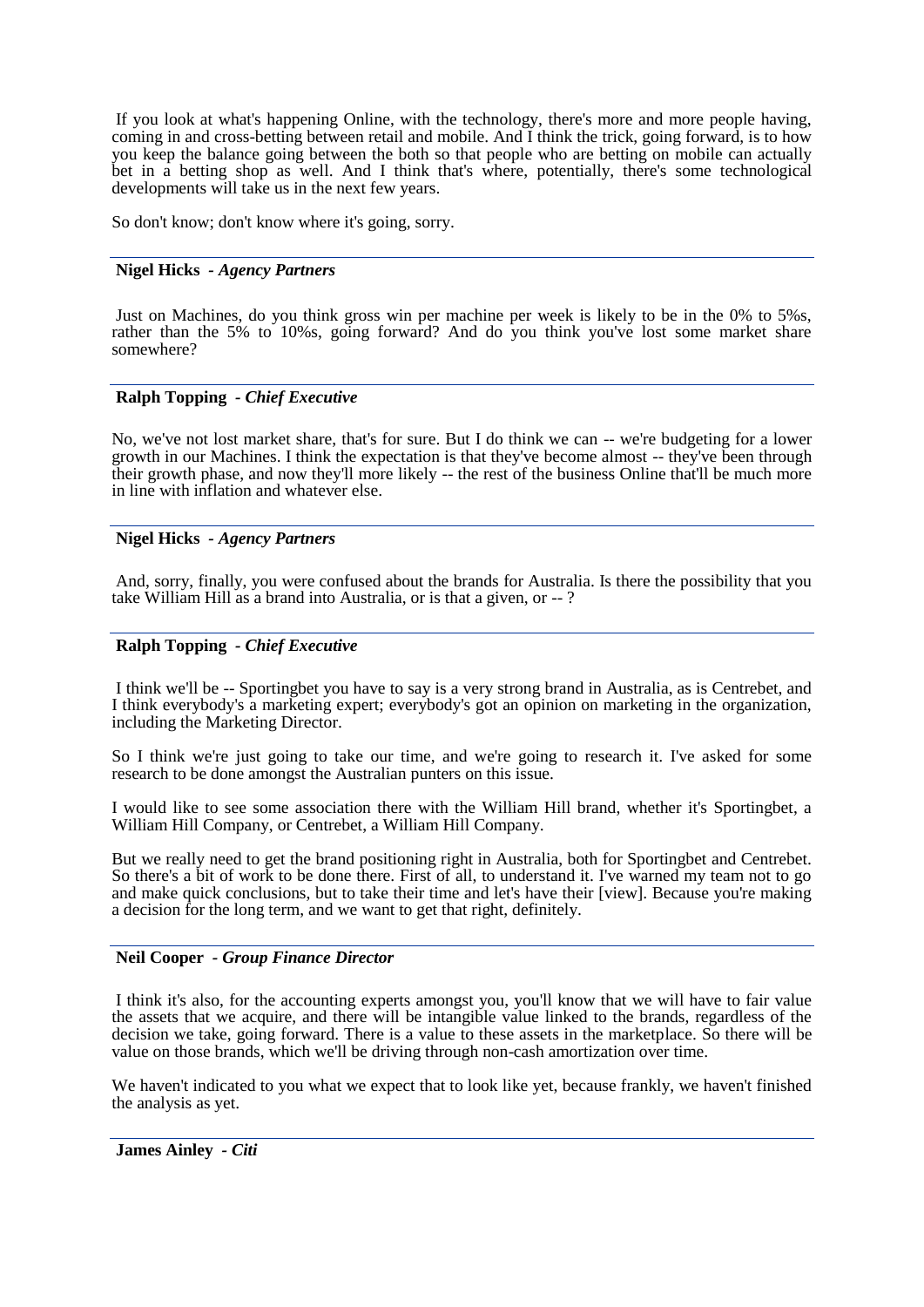James Ainley, Citi. I've got two questions, if that's all right? Firstly, when I think about the Online business, going forward, what percentage of cost do you regard as now variable or effectively variable?

## **Neil Cooper** *- Group Finance Director*

I think we look at the offer -- clearly cost of sales by definition should be largely variable, otherwise we've allocated something incorrectly. Always possible, but we'd like to think not. When you look at the operating cost base, I think marketing, given our strategy around pegging to net revenue, is clearly going to vary. Things like depreciation will be a step variance as you invest in CapEx. Bank charges, historically, will map net revenue growth fairly closely. And you're then into the sort of structural and operational costs of the business, staff, and so on.

Now, growth was lower in '12 than in previous years, not because we haven't finished expanding the businesses, but because we had some headcount savings early in the year following the disruption in Tel Aviv, and with resulting exit of people in both Tel Aviv and Bulgaria.

We are, on average, growing the headcount across both years, regardless of those vacancies, and so I think the growth rate in overhead -- in people, staff costs, will accelerate again next year, as you get out of the benefit of the empty positions early in this year.

I don't anticipate that being one-for-one with net revenue, but certainly whilst we're in the growth phase of the business, and whilst we're continuing to invest and see a good return, it's difficult to believe that we want to not put that next marginal job in, if there's a reasonable business case for it, frankly. Because there are very few businesses with the market share that Online has, that are growing consistently with the strength that Online has.

So there's number of things that are going on around the investment shape that we'd have to be cautious about changing, or we change at our peril. So I think we're not at the -- clearly, we will have to start thinking about it as we start to think and plan about point of consumption tax, going forward. But we're certainly not, right now, in the camp of saying we wouldn't to put in a marginal headcount if there was a sensible pay-off on paper.

So I think that growth rate will push back up again. I don't see any reason why it would be ahead of net revenue, but I think the staff costs will grow faster next year on this year than we did this year on the previous year.

#### **James Ainley** *- Citi*

My second was, just can you give us any color on recent trading in Australia?

## **Ralph Topping** *- Chief Executive*

Can't because when we (multiple speakers).

#### **Neil Cooper** *- Group Finance Director*

It's not our business. It's a PLC. We can't comment on other people's --

#### **Ralph Topping** *- Chief Executive*

But having talked with people who are in other businesses (laughter) I can see the horseracing results have been okay recently, so don't know yet until we get in there. It's unfair on the -- it'd be unfair to ask at this point in time. We've got plenty of time anyway. We'll see on March 19 when we get there. All right? Well, it's the last question.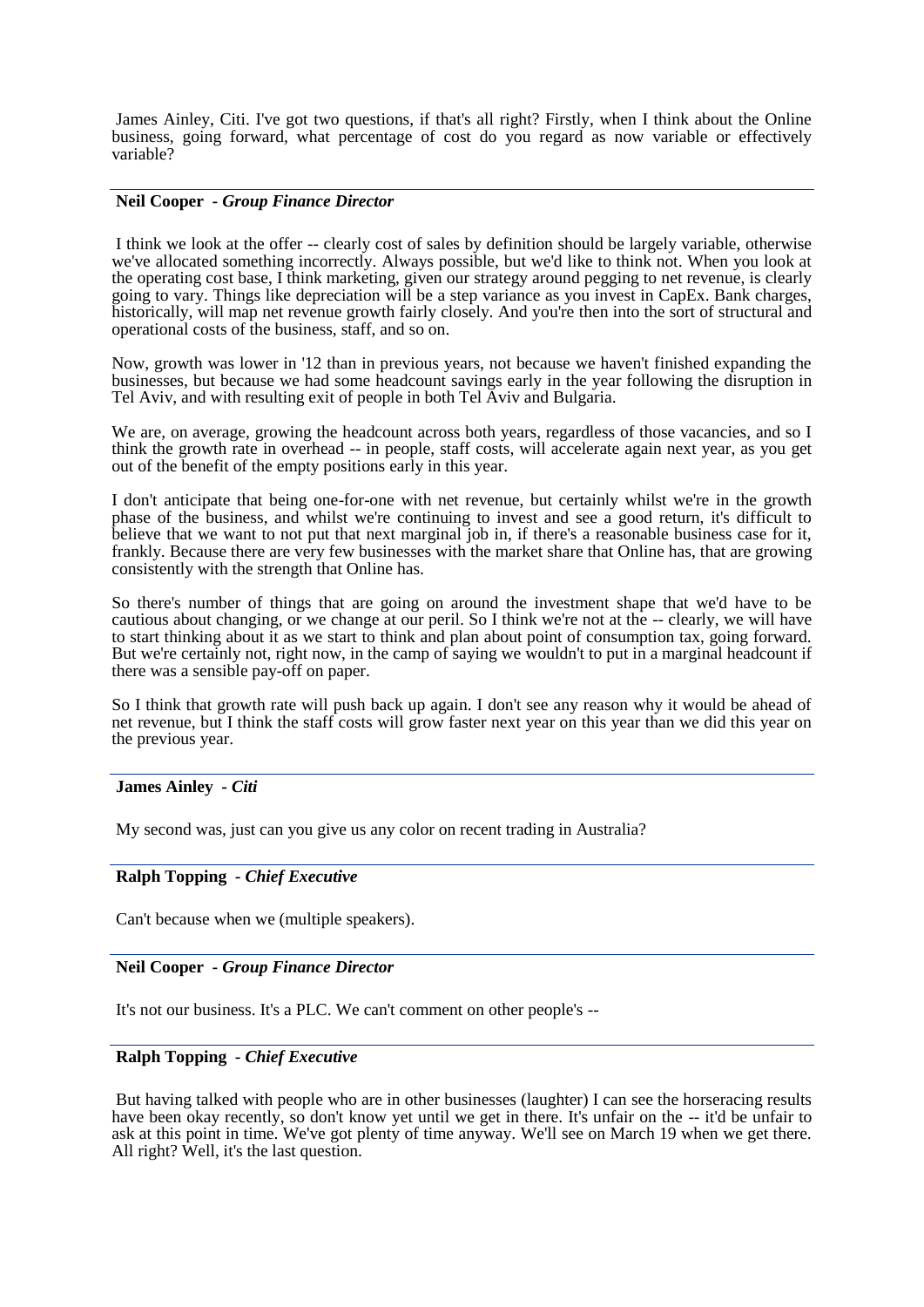## **Simon French** *- Panmure Gordon*

Simon French, Panmure Gordon. Just three from me. The first one, you've always been very clear in the past that the liability for the 32Red court case lay with William Hill Online. You now have 100% ownership of that business, so do you pay all the damages?

## **Ralph Topping** *- Chief Executive*

That's a question we can't answer because of legal reasons. Next?

## **Simon French** *- Panmure Gordon*

When you mentioned the Cash In My Bet function, did you give a number of how many customers have actually used that?

## **Ralph Topping** *- Chief Executive*

No, I didn't. And you know that; you're not that daft. Next question.

#### **Neil Cooper** *- Group Finance Director*

I think we are disclosing that number in the annual report, aren't we, Lindsay? Since that annual report's out today, do you know what it is off the top of your head?

#### **Ralph Topping** *- Chief Executive*

Can you cross-reference the page, Lindsay?

#### **Neil Cooper** *- Group Finance Director*

We'll get you the number after the meeting, because we are disclosing that as one of our factoids in the annual report; yes, we are.

## **Simon French** *- Panmure Gordon*

Supplementary to that, then. Have you seen any change in behavior from people who do cash in their bet? Are they quicker to recycle profits?

## **Ralph Topping** *- Chief Executive*

You can't see them, because they're Online (laughter).

#### **Neil Cooper** *- Group Finance Director*

I think it genuinely is premature to be answering that level of detail, frankly, on something that has not been in place for that long.

## **Simon French** *- Panmure Gordon*